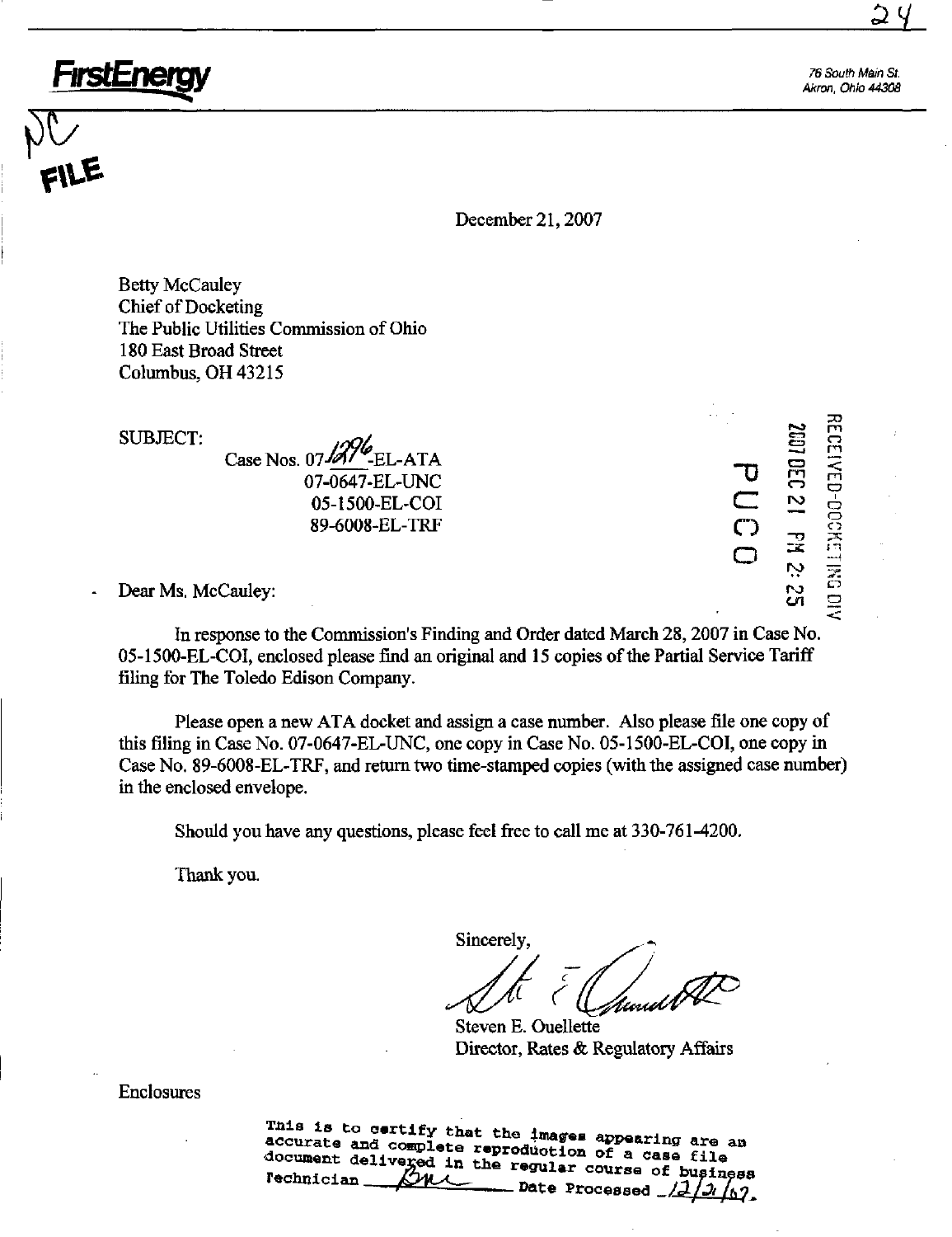# BEFORE THE PUBLIC UTILITIES COMMISSION OF OHIO

| In the Matter of the Application of  |
|--------------------------------------|
| The Toledo Edison Company for        |
| <b>Approval of Modifications</b>     |
| to Existing Partial Service Schedule |

Case No. 07-<br>-EL-ATA

1. APPLICANT RESPECTFULLY PROPOSES: (Check applicable proposals)

New Service

Change in Rule or Regulation

New Classification

Reduction in Rates

- Change In Classification
- Correction of Error
- X Other, not involving increase in rates
	- Various Related and Unrelated textual revision, without change in intent
- 2. DESCRIPTION OF PROPOSAL: Changes to the existing Partial Service Schedule are proposed pursuant to the Commission's Order, in Docket No. 05-1500-EL-COI, issued on March 28,2007, and reflect the proposed rule changes set forth in said Order and approved by JCAR on October 22, 2007. Also included are several changes that clarify the provisions of the existing schedule.
- 3. TARIFFS AFFECTED: (Ifmore than 2, use additional sheets)

Tariff Sheet No. 52

- 4. Attached hereto and made a part hereof are: (Check apphcable Exhibits)
	- $X$  Exhibit A existing schedule sheets (to be superseded) if applicable
- X Exhibit B proposed schedule sheets

Exhibit C-1

- a) if new service is proposed, describe;
- b) if new equipment is involved, describe (preferably with a picture, brochure, etc.) and where appropriate, a statement distinguishing proposed service from existing services;
- c) if proposed service results from customer requests, so state, giving if available, the number and type of customers requesting proposed service.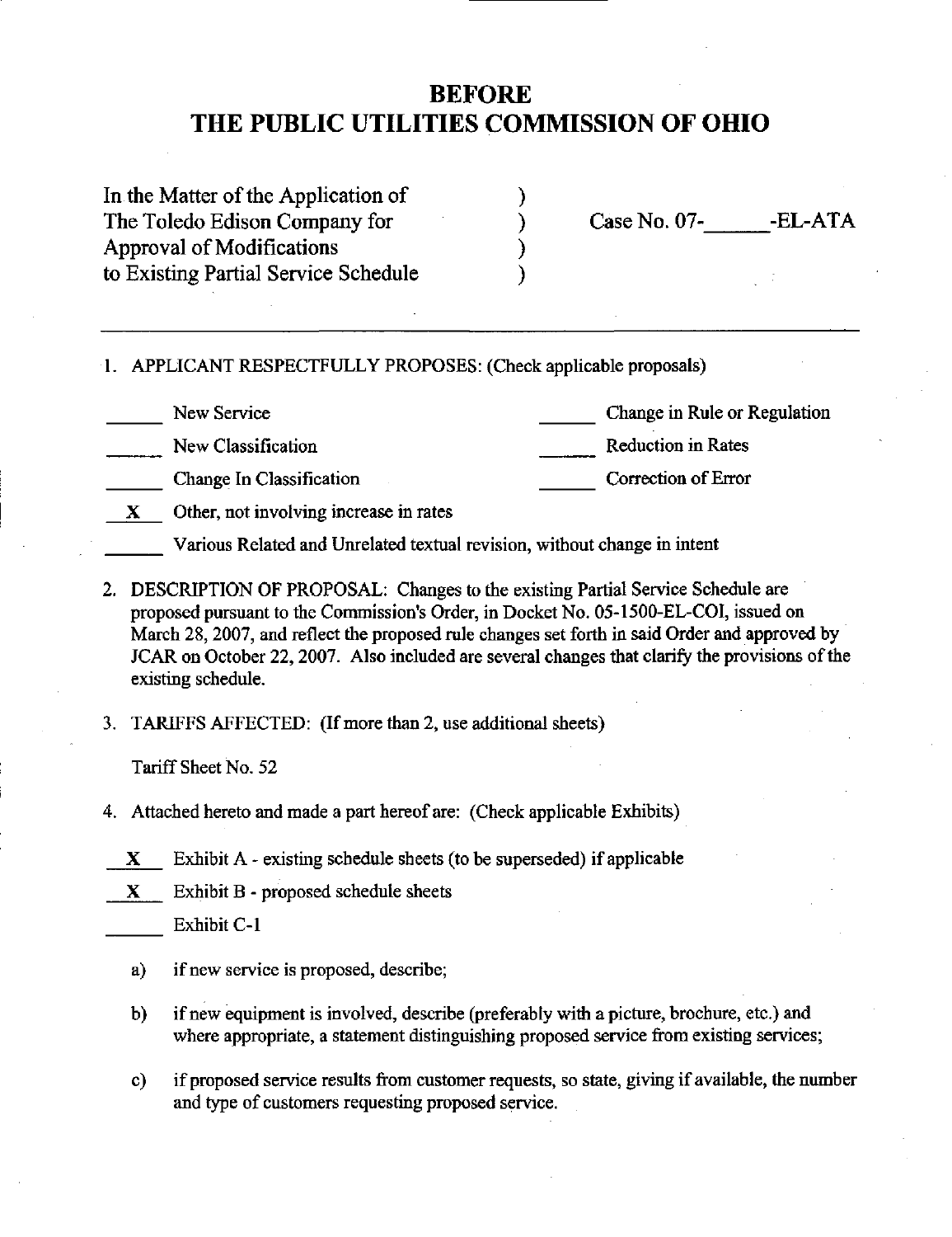Exhibit C-2 - if a change of classification, rule or regulation is proposed, a statement explaining reason for change.

- X Exhibit C-3 statement explaining reason for any proposal not covered in Exhibits C-1 or C-2
- 5. Applicant respectfully requests the Commission to approve the tariff sheets attached hereto, and to authorize The Toledo Edison Company to file the same in final form, becoming effective on the date, subsequent to filing, to be shown on the proposed schedule which will be filed with the Commission; and to be in the form and content shown in Exhibit B.

Karty

Kathy J. Kolich, Senior Attomey FirstEnergy Service Company 76 South Main Street Akron, Ohio 44308 (330) 384-4580

On behalf of The Toledo Edison Company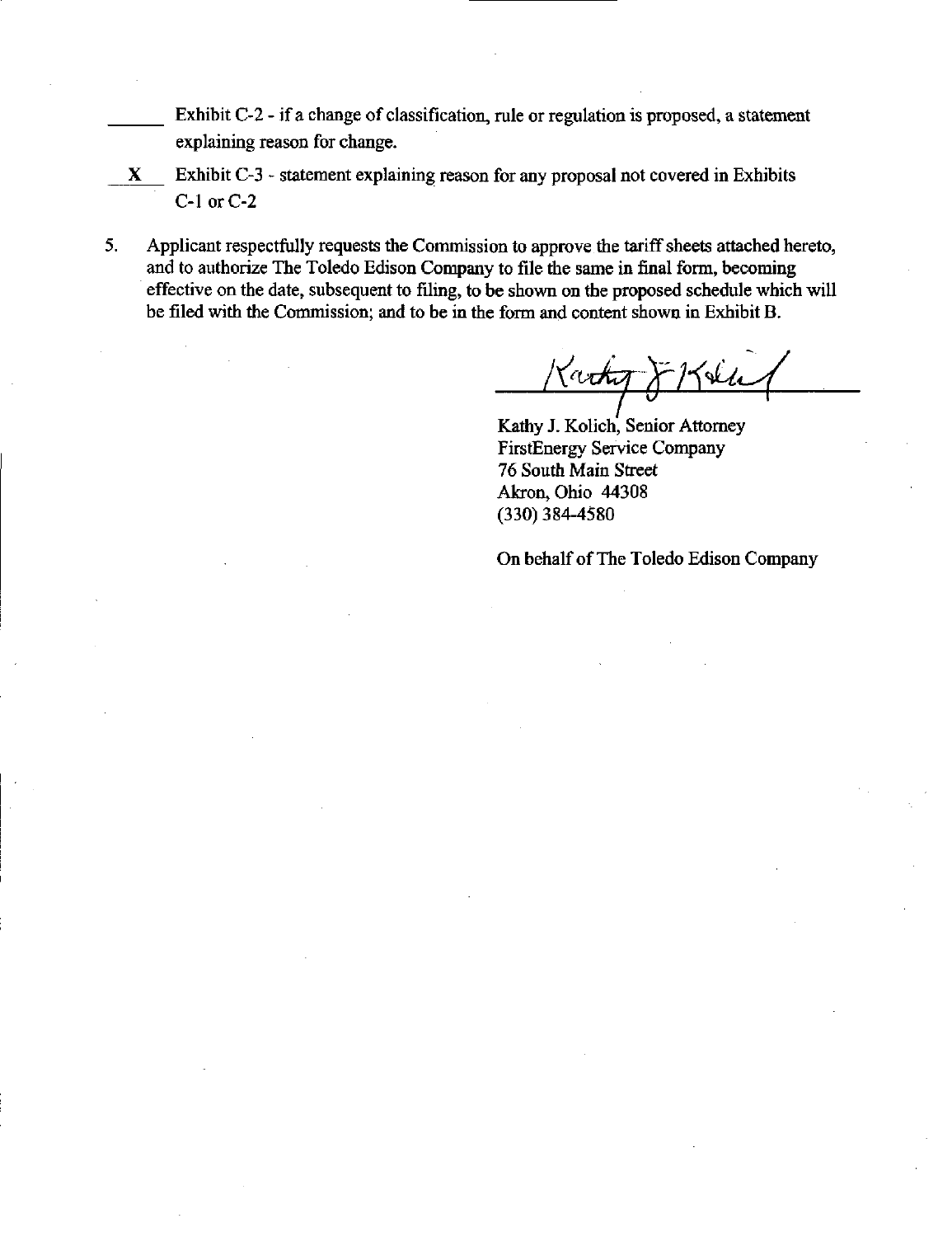Original Sheet No. 1

24<sup>th</sup> Revised Page 1 of 2

### TABLE OF CONTENTS

The following rates, rules and regulations for electric service are applicable throughout Toledo Edison's service territory except as noted.

|                                                    | <b>Sheet Numbers</b> | Revision                 |
|----------------------------------------------------|----------------------|--------------------------|
| <b>TABLE OF CONTENTS</b>                           | 1                    | 24 <sup>th</sup> Revised |
| <b>DEFINITION OF TERRITORY</b>                     | 3                    | Original                 |
| <b>REGULATIONS</b>                                 |                      |                          |
| <b>Standard Rules and Regulations</b>              | 4                    | 2 <sup>nd</sup> Revised  |
| <b>Emergency Electrical Procedures</b>             | 4                    | 1 <sup>st</sup> Revised  |
| <b>RESIDENTIAL SERVICE</b>                         |                      |                          |
| Residential Rate "R-01"                            | 10                   | 7 <sup>th</sup> Revised  |
| Residential Rate "R-01a"                           | 12                   | 6 <sup>th</sup> Revised  |
| Residential Rate "R-09" (Apartment Rate)           | 19                   | 2 <sup>nd</sup> Revised  |
| Residential Rate "R-09a" (Apartment Rate)          | 20                   | 1 <sup>st</sup> Revised  |
| Residential Conservation Service Program           | 21                   | Original                 |
| <b>GENERAL SERVICE</b>                             |                      |                          |
| Small School Rate "SR-1a"                          | 41                   | 7 <sup>th</sup> Revised  |
| Large School Rate "SR-2a"                          | 42                   | 8 <sup>th</sup> Revised  |
| General Service Rate "GS-14"                       | 44                   | 8 <sup>th</sup> Revised  |
| Small General Service Schedule                     | 45                   | 7 <sup>th</sup> Revised  |
| Medium General Service Schedule                    | 46                   | 8 <sup>th</sup> Revised  |
| Partial Service Rate "GS-15"                       | 52                   | 1 <sup>st</sup> Revised  |
| Outdoor Night Lighting Rate "GS-13"                | 53                   | 6 <sup>th</sup> Revised  |
| Outdoor Security Lighting Rate "GS-18"             | 54                   | 6 <sup>th</sup> Revised  |
| <b>PRIMARY POWER SERVICE</b>                       |                      |                          |
| Large General Service Rate "PV-45"                 | 61                   | 8 <sup>th</sup> Revised  |
| Interruptible Power Rate "PV-46"                   | 63                   | 1 <sup>st</sup> Revised  |
| <b>OTHER SERVICE</b>                               |                      |                          |
| Co-generation and Small Power Producer Rate "CO-1" | 70                   | Original                 |
| Street Lighting Rate "SL-1"                        | 71                   | 8 <sup>th</sup> Revised  |
| <b>Experimental Market Based Tariff</b>            | 74                   | Original                 |
| <b>Interconnection Tariff</b>                      | 76                   | Original                 |
| Retail Transition Cost Recovery of                 |                      |                          |
| Non-bypassable Regulatory Transition Charges       | 77                   | Original                 |
| <b>MISCELLANEOUS CHARGES</b>                       | 75                   | 1 <sup>st</sup> Revised  |

Filed pursuant to Order dated August 15,2007, in Case No. 06-1112-EL-UNC, before The Public Utilities Commission of Ohio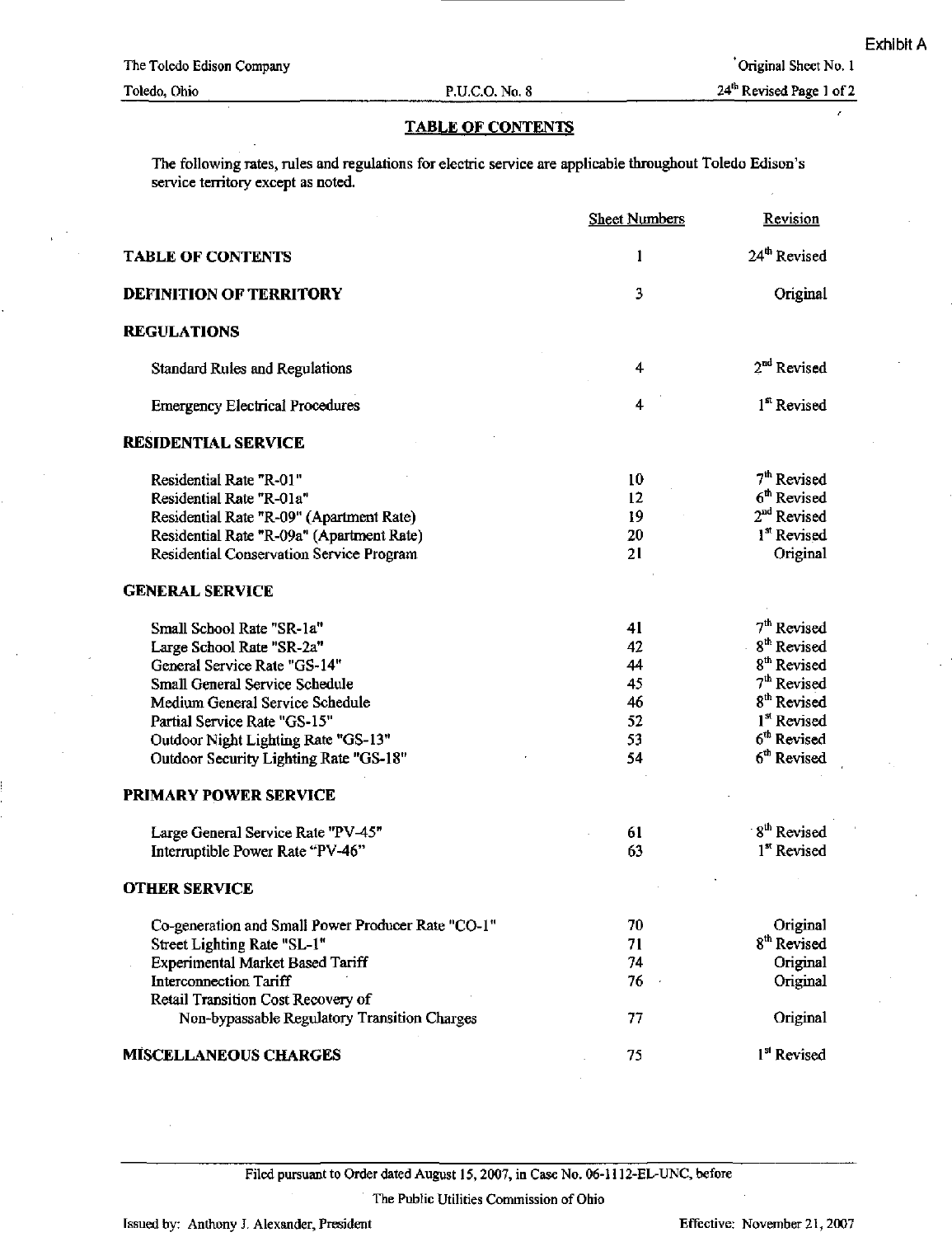#### APPLICABILITY:

Applicable to any Customer with non-synchronous or synchronous, which does not qualify for the Net Metering Rider, electric generation equipment having been established as a Qualifying Facility, or who requires partial service from the Company as back-up, or as a partial electric requirement to another electric source.

#### RATE:

### Capacity Reservation Charge:

Per kVA of Capacity Reservation Per billing Period Per Voltage Classification

| Transmission                        | Subtransmission     | Distribution      |
|-------------------------------------|---------------------|-------------------|
| 138 kV and Above                    | $23 - 34.5 - 69$ KV | $4.16 - 12.47$ kV |
| Transmission &                      |                     |                   |
| Distribution Charge: All kW, per kW | All kW, per kW      | All kW, per kW    |
| \$1.46                              | \$2.18              | \$2.96            |
| Generation Charge: All kW, per kW   | All kW, per kW      | All kW, per kW    |
| \$1.56                              | \$1.71              | \$1.76            |

### Demand Charge:

Whenever the Customer utilizes Supplemental, Back-up or Maintenance power, the demand wiU be charged as indicated below:

a. Supplemental Demand

The Demand Charge found in the applicable Standard Tariff shall be used to calculate the monthly billing charge for Supplemental power.

b. Back-Up Demand

The Customer shall have the option of either Method A or Method B, below, as the method under which Back-Up Demand shall be calculated. Sixty days prior to the initial one-year contract period, and at least 60 days prior to each succeeding annual period, the Customer shall specify the method chosen. That method shall apply for the full contract period.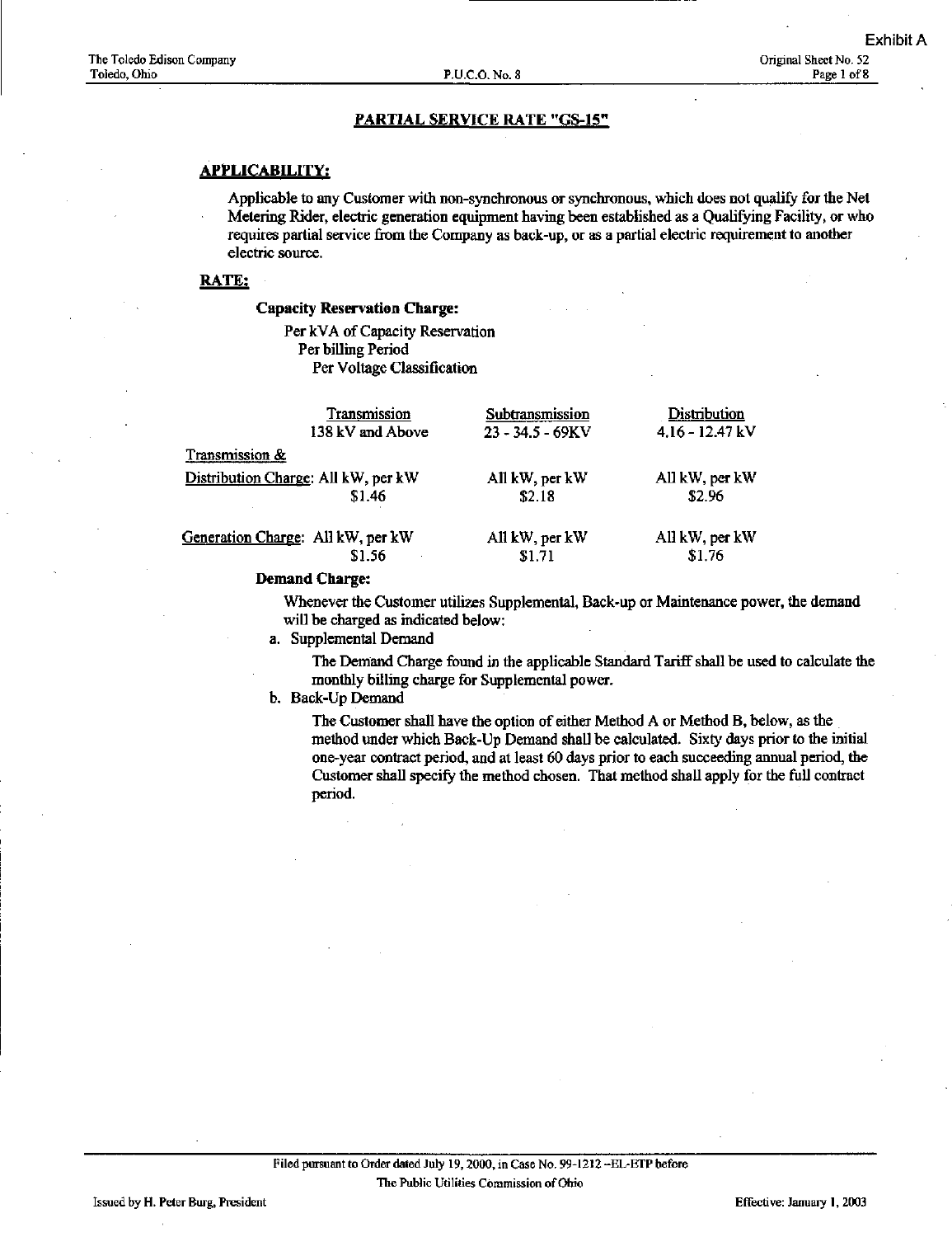#### Method A:

The Demand Charge found in the appropriate, applicable Standard Tariff shall be used to calculate the billing period charge for Back-up Demand.

The Capacity Reservation charge for the billing period shall be reduced to the extent that Back-Up Demand, under Method A, is used during the billing period.

### Method B:

The billing period Demand Charge for Back-Up Power shall be determined by use of daily demand, and will use the appropriate following rate based on service voltage level classification;

| Transmission       | Subtransmission       | <b>Distribution</b>                                             |
|--------------------|-----------------------|-----------------------------------------------------------------|
| (138 kV and Above) | $(23 - 34.5 - 69$ kV) | $(4.16 - 12.47 \text{ kV})$                                     |
| S 0.73             | S 0.78                | \$0.83                                                          |
| per kVA per day    | per kVA per day       | per kVA per day                                                 |
|                    |                       | The above charges consist of angillary service charges from the |

The above charges consist of ancillary service charges from the applicable Rate Schedule and generation.

Method B is applicable no more than fifteen days a year. If in any billing period the use of Backup Power exceeds fifteen days, the Customer will he billed under Method A for the billing period. The fifteen days in that billing period would not count toward the annual limitation.

Determination of the daily Demand Charge shall be the maximum daily Back-Up Demand times the appropriate above rate. The billing period charge for Back-Up Demand shall be the sum of the billing period's daily Demand Charges. Off-Peak Provision for Method B

If the customer's daily peak demand occurs during off-peak hours, the Billing Demand will be the highest off-peak demand less three-fourths (3/4) of the difference between the highest off-peak demand and the highest onpeak demand for that day.

For purposes of this calculation, off-peak hours are all hours in each day, except the hours between 0800 hours (8:00 a.m.) and 2000 hours (8:00 p.m.), Monday thru Friday, excluding legal holidays specified as exempt by the Company. These holidays are New Year's Day, Good Friday, Memorial Day, Independence Day, Labor Day, Thanksgiving Day and Christmas Day, and Mondays which are legally designated as a day of observance in lieu of the above holidays when they occur on weekend days. For limited periods, additional days and hours may be considered off-peak at the option of the Company,

c. Maintenance Demand

Fifty percent of the demand charge found in the appropriate, applicable Standard Tariff shall be used and prorated based on the number of days that Maintenance Power was used during the billing period.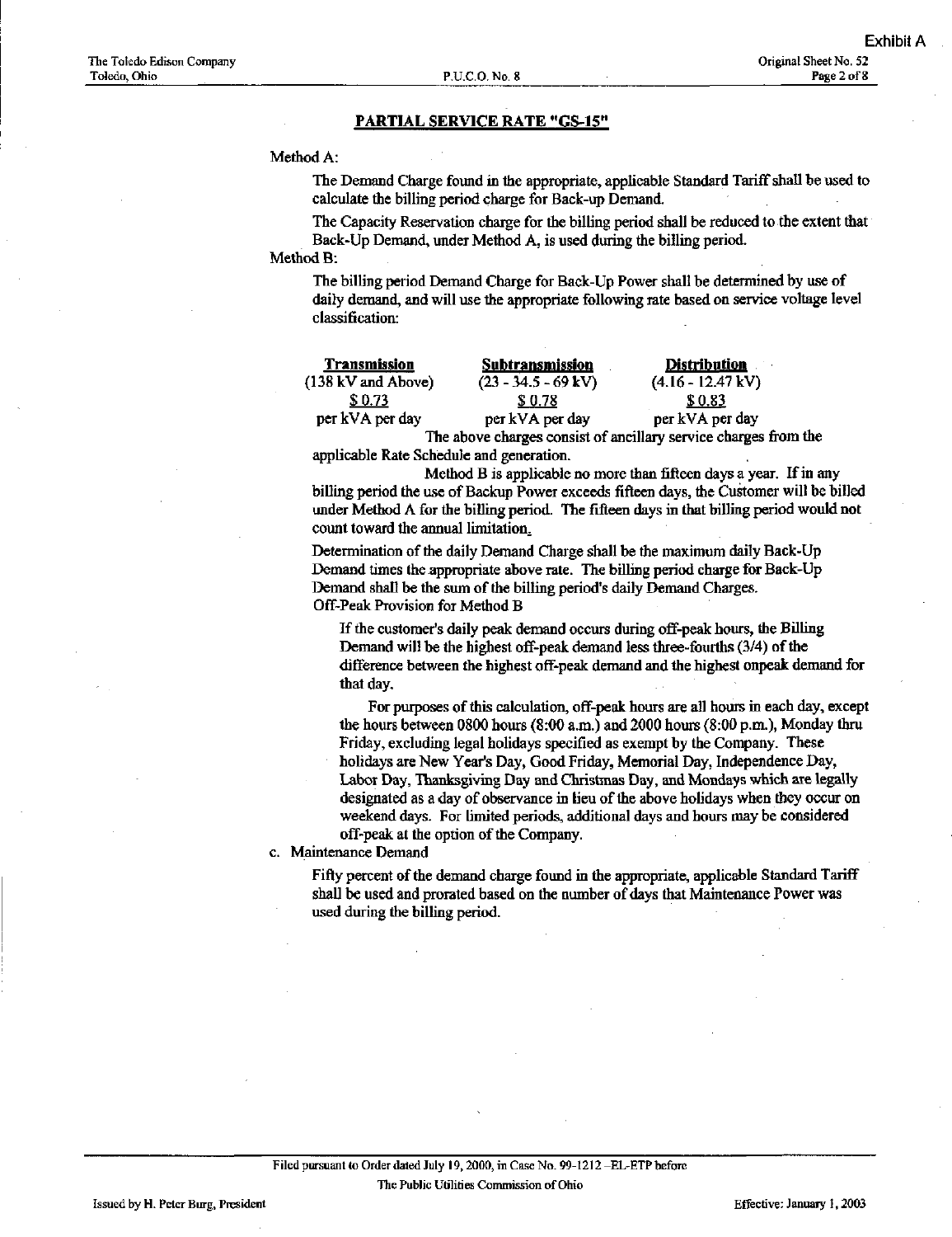#### Energy Charge:

The charge for energy provided by the Company for Supplemental, Back-Up (Method A), and Maintenance Power shall be that found in the appropriate, applicable Standard Tariff.

The energy charge for Back-Up Power (Method B) shall be  $0.49\phi$  per kWh. This cost recovery will be split between RTC and RSC in proportion to RTC and RSC charges in the applicable Rate Schedule.

#### Emergency Power:

Emergency Power Service can only be obtained from the Company. The following charges apply under this schedule:

| Demand Charge per kVA per billing period | \$26.60 |
|------------------------------------------|---------|
|------------------------------------------|---------|

Energy Charge per kWh per billing period \$0.146

The Demand Charge will consist of transmission, distribution and generation charges in the same proportion as the Capacity Reservation Charge. The Energy Charge will consist of the RTC and RSC from the appropriate applicable Standard Tariff and generation charges.

#### Customer Charge:

The Customer Charge shall be \$95.50 per month.

#### BACK-UP POWER MAXIMUM CHARGE:

The maximiun billing period charge for Back-Up Power shall be those charges for service which would be billed imder the appropriate applicable Standard Tariff.

If Back-Up Power is used during the billing period, the billing period charge for Capacity Reservation shall be reduced, to the extent that Back-Up Demand is used.

### MINIMUM CHARGE:

The monthly minimum charge shall be the sum of the Capacity Reservation charge muhiplied by the Capacity Reservation, plus the Customer Charge, plus the minimum charges of any applicable Standard Tariffs.

#### RIDERS:

Except as otherwise noted, the Rates and charges specified above shall be modified in accordance with the applicable Standard Tariff Riders, except for the Net Energy Metering Rider, in effect plus a fuel charge of 1.3371 $\epsilon$  per kWh. The fuel charge is cost recovery and will be split between RTC and RSC in proportion to RTC and RSC charges in the applicable Rate Schedule.

#### APPLICABLE RIDERS:

Rates and charges specified above shall be modified in accordance with provisions of the following applicable Riders in the order shovm.

Universal Service Rider Sheet No. 11 Temporary Rider for EEF Sheet No. 12

State and Local Tax Rider Sheet No. 13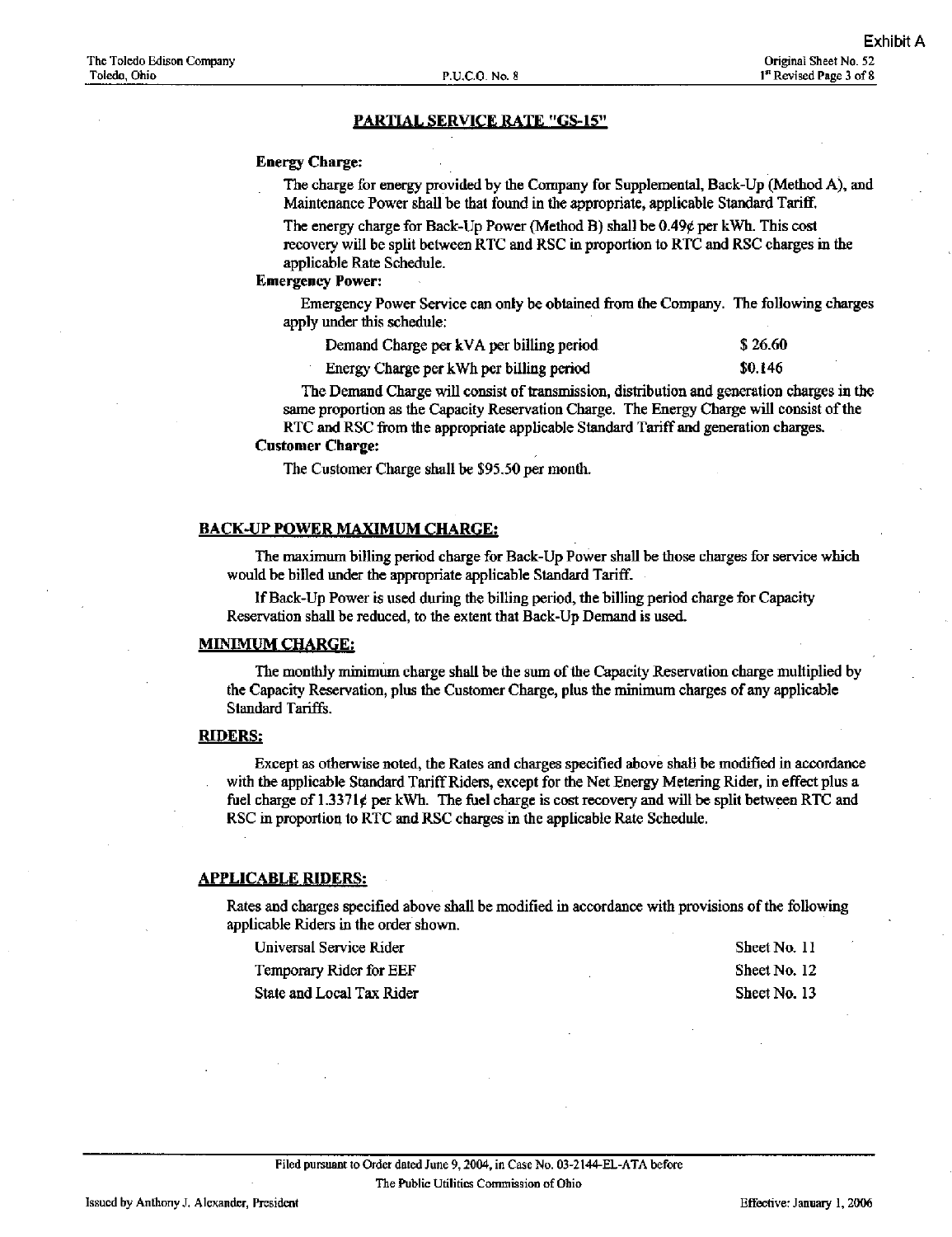#### DETERMINATION OF PARTIAL SERVICE:

Partial Service Capacity shall be established by the Customer and the Company prior to receiving service under this schedule.

The Customer may request a time dependent Partial Service Capacity level, subject to Company acceptance. The Customer must submit a supply profile for each edacity source sixty (60) days prior to the contract period. The Company has thirty days within which to make any reasonable modifications.

In the event the Customer's alternate supply exceeds the presubmitted supply profile, the Partial Service Capacity will be reestablished at the new supply level for that and comparable time periods, and shall he in efifect for the remainder of the contract period, unless otherwise altered hereunder.

In the event the Customer installs additional generating equipment, or the metered Back-Up, Maintenance or Emergency demand in any billing period exceeds the Partial Service Capacity, the Partial Service Capacity shall be reestablished at the new level and remain in force for the remainder of the contract period, imless otherwise altered hereunder.

#### DETERMINATION OF CAPACITY RESERVATION:

The Capacity Reservation demand shall be specified sixty (60) days in advance of the mitial contract period by the Customer and shall be equal to the amount of Customer owned generation or capacity from another electric source for which the Customer desires Back-Up capacity.

In the event the customer requires Emergency power to be supplied by the Company, the Capacity Reservation deemed contracted for thereafter shall be increased by an amount equal to the net demonstrated usage determined by the amount of Emergency power supplied.

The Capacity Reservation shall be in force for the remainder of the contract period, unless otherwise altered hereunder.

#### CONTRACT PROVISIONS:

The contract period is defined as a one year period and service under this schedule shall be a oneyear term and self-renewing for annual periods thereafter. Unless otherwise authorized by the Company, the Customer may cancel service being provided hereunder upon written notice to the Company, received at least sixty (60) days prior to the end of any contract period.

The Capacity Reservation or Partial Service Capacity may be adjusted during any annual term, upon written request by the Customer, subject to the approval of the Company,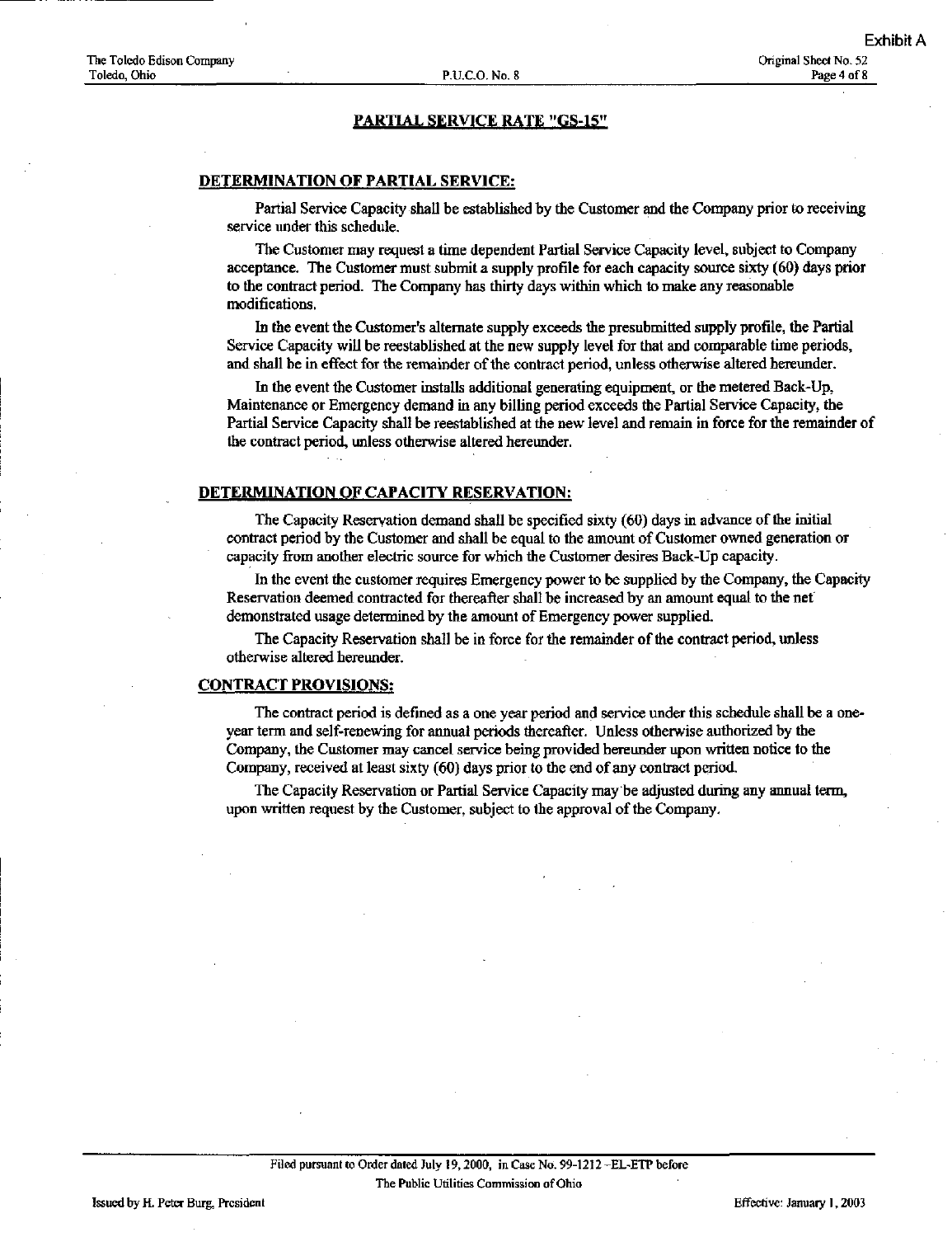#### MAINTENANCE POWER SCHEDULE:

Maintenance Power shall be supplied under the applicable Standard Tariff, as determined by the Company using the requested level of maintenance demand, and such power shall be provided only on a prescheduled basis. At no time shall the requested Maintenance demand be more than the Partial Service Capacity.

Maintenance Power will be available for up to four weeks per calendar year per generating unit. Of these twenty-eight days, the Customer will be permitted up to two consecutive days of Maintenance power, only during off-peak periods, during each of the summer billing periods. A maintenance day shall constitute any 24 consecutive hour period in which Maintenance power is scheduled. Sixty days (60) prior to the initial one-year contract period, and at least sixty (60) days prior to each succeeding annual period, a maintenance schedule shall be presented to the Company by the Customer. Customers with multiple generating units shall present a maintenance schedule for each unit, and shall specify the level of maintenance demand for each unit. The Company reserves the right to modify the maintenance schedule. Any modifications by the Company must be made with reason within 30 days after the annual maintenance schedule is presented by the Customer.

The Customer may request an adjustment in a scheduled maintenance outage up to three weeks prior to previously scheduled dates. Adjusted dates must be within one week of the previously scheduled dates and shall result in a scheduled outage of the same seasonal and daily characteristics, time and duration as the previously scheduled maintenance outage. Company approval, or disapproval with reason, for such adjustment shall be given within one week of such request.

The Company may cancel a scheduled mamtenance outage with reason at any time with seven (7) days notice prior to the beginning of a scheduled maintenance outage if conditions on the Company's system warrant such a cancellation. Such notification of cancellation shall state the reasons for such cancellation. Summer Maintenance power can be canceled by the Company within two days of such dates with reason. Scheduled maintenance outage(s) canceled by the Company shall be rescheduled subject to the mutual agreement of the Customer and the Company.

#### TERMS AND CONDITIONS:

- (1) All terms and conditions, and any other provision not specifically mentioned in this tariff, shall conform to those of the applicable Standard Tariff.
- (2) A Time-of-Day demand meter and a watt-hour meter, equipped with a detent to prevent reverse rotation, shall be used to measure the energy being supplied by the Company to the Customer. A Time-of-Day demand meter and a watt-hour meter, equipped with a detent to prevent reverse rotation, shall be installed to measure the energy provided to the Customer from sources other than the Company. The Customer's monthly electric bill shall be calculated by using measurements obtained from these meters.
- (3) Supplemental power will be calculated by measuring the total capacity and energy that is provided to the Customer by the Company less any Back-up, Emergency or Maintenance power provided to the Customer by the Company. Supplemental power shall be supplied to any Customer under the Company's appropriate, applicable Standard Tariff in effect at the time of service.

The level of frnn power requested by the Customer shall determine the appropriate, applicable Standard Tariff.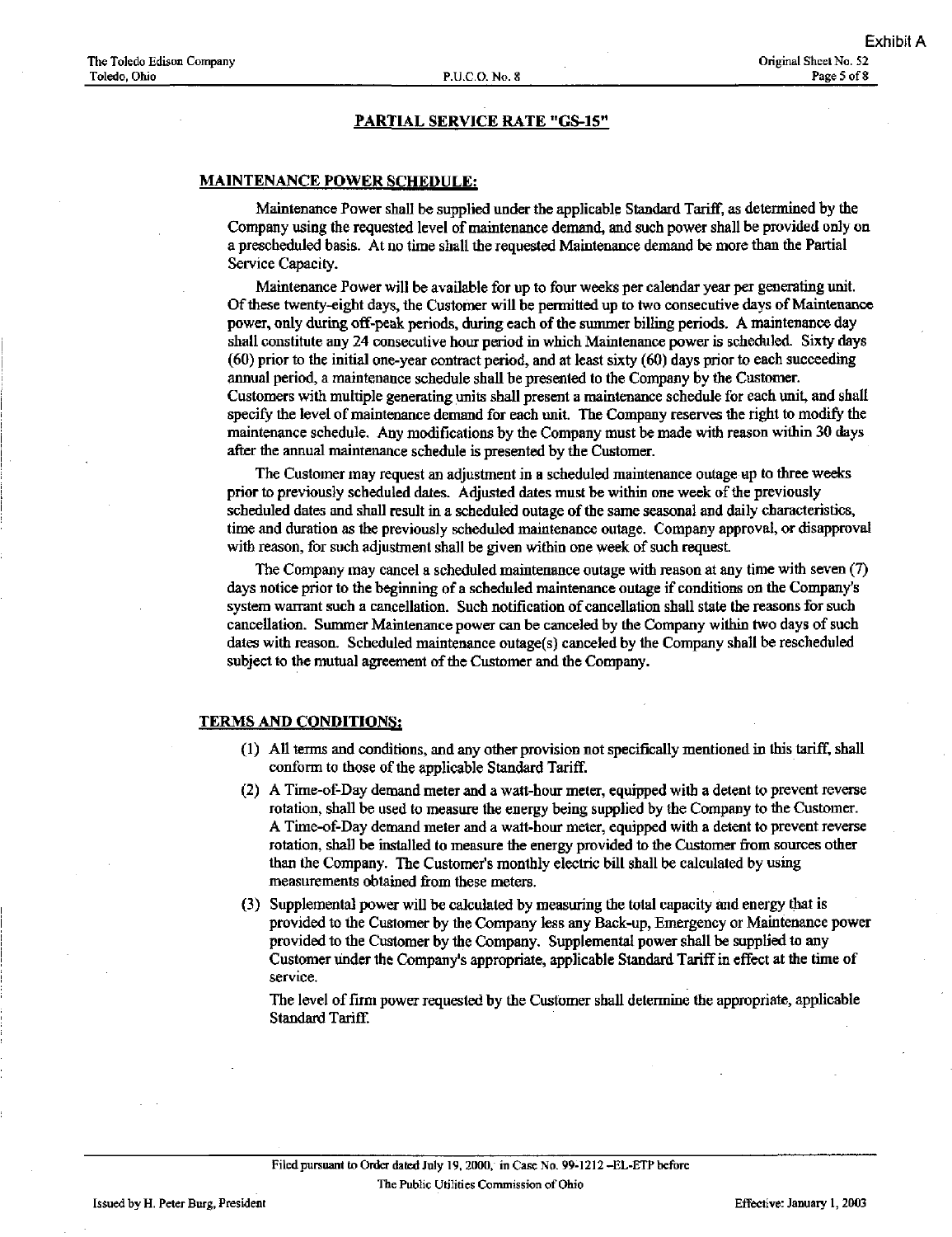#### TERMS AND CONDITIONS (continued):

- (4) The Customer shall be provided Back-up power during periods of unscheduled outages, but such power shall not exceed the level of the Customer's Partial Service Capacity. Should recorded demand exceed the level of the Capacity Reservation, the additional demand shall be charged at the Emergency Services Demand and Energy Charge. Back-up Power shall be supplied under the Company's appropriate, applicable Standard Tariff in effect at the time of providing service. The level of Capacity Reservation Power requested by the Customer shall determine the appropriate, applicable Standard Tariff At no time shall the level of Back-up power be used to establish demand levels for Supplemental power.
- (5) Maintenance power shall be supplied to a Partial Service Customer under the appropriate, applicable Standard Tariff in effect at the time of providing service, as determined by the Customer's requested level of Maintenance Demand, and shall be provided on a scheduled basis. At no time will the level of Maintenance Power he used to establish demand levels for Supplemental Power.
- (6) Emergency Power shall be supplied, subject to availability and when there will be no detriment to system service reliability, to a Customer who does not contract with the Company for Capacity Reservation, or for any level of demand that exceeds such Capacity Reservation. At no time will the level of Emergency Power be used to establish levels for Supplemental Power.

### GENERAL RULES:

- (1) All Customers shall comply with applicable national, state and local codes, standards and regulations.
- (2) All Customers shall comply with the provisions of this schedule, as well as the Company's General Rules and Regulations. The Company reserves the right to refuse or to terminate service under this schedule upon fmding that the alternative energy supply will not be installed or is not operating in compliance with this schedule.
- (3) The Customer agrees to be legally responsible for any damage to the Company's facilities resulting from the alternate electrical source or operation of the Customer's generating equipment. The Customer also agrees to indemnify the Company and save it harmless from all damages, costs, claims and expenses to the Company, its employees, successors and assigns, or to any third party arising out of, or related to, the operation of the Customer's generator and equipment associated with the connection of the said equipment to the Company's system, except where such damages, costs, claims and expenses have been occasioned by the sole negligence of the Company, its agents or employees. The Company shall require proof of adequate insurance or bond.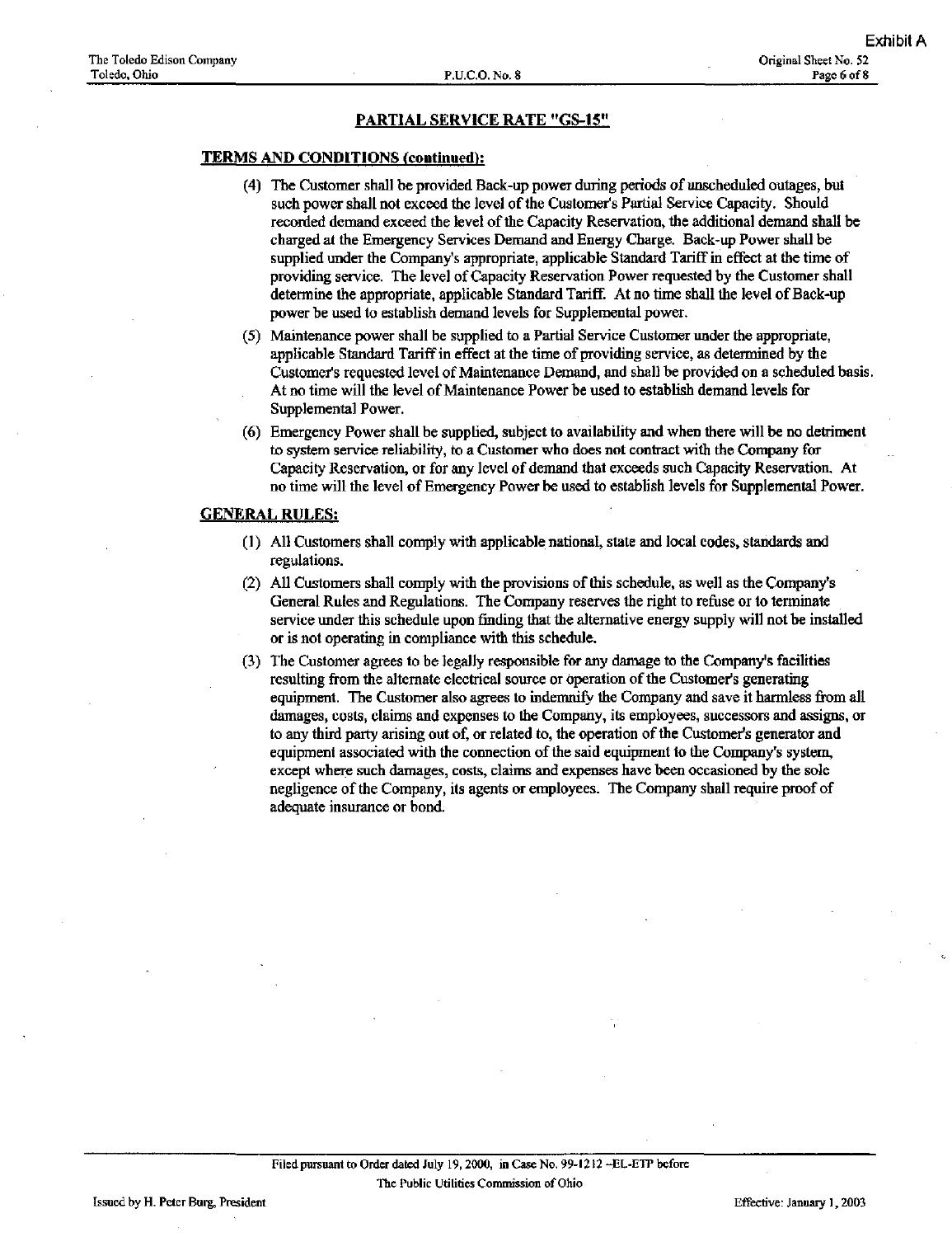### SPECIAL RULES:

- (1) The Customer's generating equipment must produce a 60 hertz sine wave output, with distortion at a level which is within applicable industry standards, at a voltage compatible with the Company's service voltage at the customer's service location.
- (2) The Customer shall provide the proper electrical devices to disconnect, without intentional time delay, its generating equipment from the Company's system in the event of a supply outage or a supply circuit failure. A manual disconnection device, capable of being padlocked by the Company, must be provided. The Company shall have access to such equipment at all times and be the sole judge of whether any safety or operating hazards exist.
- (3) The Customer will provide the Company with manufacturer's literature describing the electrical characteristics and operation of the proposed generator and associated equipment. The Company shall have the right to refuse connection of any device which it finds incompatible with its electric system.
- (4) The Customer shall pay all Interconnection costs.
- (5) The Customer shall perform and bear all costs associated with maintenance work required for interconnection equipment.
- (6) Sixty (60) days prior to making any changes or modifications to its equipment which materially impacts operation, the Customer shall notify the Company in writing.
- (7) At the time that a Customer permanently ceases operation, all equipment which was necessary to permit interconnected operations, shall be promptiy removed. All costs incurred with the removal shall be borne by the Customer.
- (8) Recording meters as specified by the Company shall be installed on the Customer's generating unit(s) at the Customer's expense. All metering equipment shall remain the property of the Company.
- (9) The Company may enter into Individualized agreements with Customers which may deviate from this schedule. Such agreements shall address those significant characteristics of service and cost which would influence a need for an individualized agreement such as, but not limited to the following:
	- a. The ability of the partial service customer to accept intermptible service under back-up conditions;
	- b. Whether the arrangement allows for long term utility planning of least cost capacity availability;
	- c. Whether there is sufficient local facility capacity to serve the load;
	- d. Whether there is sufficient substation capacity to serve the load;
	- e. Whether there is sufficient transmission and generating capacity to serve the load.
- (10) The Company will allow up to a four (4) hour grace period for the Customer to bring its alternative supply back on line in the event of a Company-caused outage of the alternative supply. Upon written notice and proof within ten (10) days by the Customer that a Company service intermption caused such outage, the Company will supply partial service to the Customer through the Supplemental service provisions. This service will continue until restoration of the alternative supply is established but not for longer than four hours after reestablishment of Company service.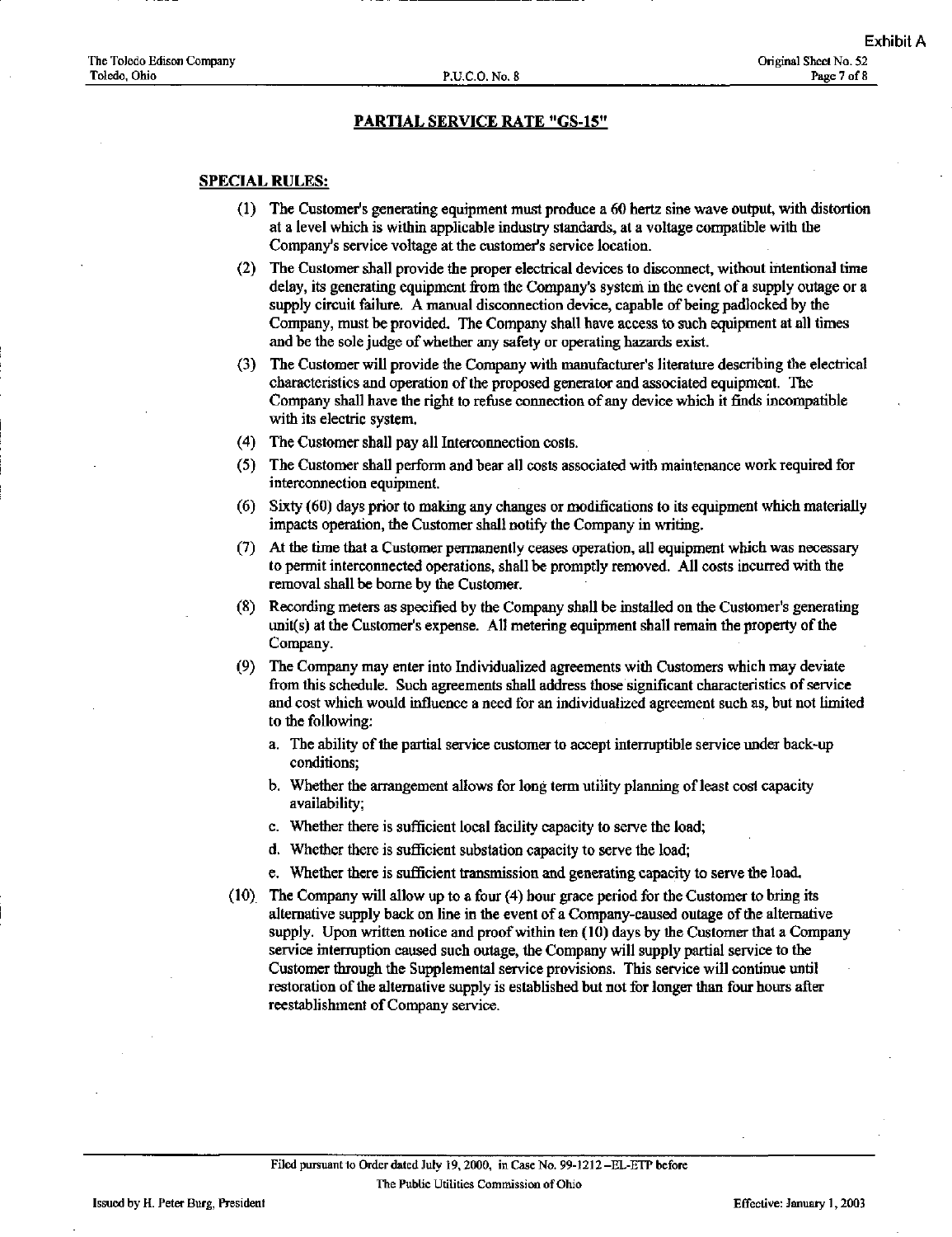### DEFINITIONS:

"Qualifying Facility" means a co-generation facility or a small power production facility which is a Qualifying Facility under Subpart 5 of FERC 18 CFR Part 292.

"Sale" means the sale of electric energy or capacity or both by the Company to a Customer under the Partial Service Tariff.

"Interconnection costs" means the reasonable costs incurred by the Company directly related to the installation and maintenance of the physical facilities necessary to permit interconnected operations with a Customer under the Partial Service Tariff to the extent such costs are in excess of the corresponding costs which the Company would have incurred if it had not engaged in interconnection operations, but instead generated an equivalent amount of electric energy itself or purchased an equivalent amount of electric energy or capacity from other sources. Interconnection costs include, but are not limited to, the cost of connection, switching, metering, transmission, distribution, safety provisions and administrative costs; Interconnection costs do not include any costs included in the calculation of avoided costs.

"Supplemental power" means electric energy or capacity or both supplied by the Company regularly used by a Partial Service Customer, in addition to that which the Customer acquires from altemate sources or generates itself

"Back-up power" means electric energy or capacity supphed by the Company, to replace energy ordinarily obtained by the Customer from other sources or produced by the Customer's generating facility, during an unscheduled outage.

"Maintenance power" means electric energy or capacity supplied by the Company during scheduled outages of the Customer's generating equipment or altemate electric supply.

"Emergency power" means Company supplied electric energy or capacity to a Customer served under the Partial Service Tariff who does not purchase Capacity Reservation Power in an amount sufficient to meet its needs during the period of an unscheduled outage.

"Excitation power" means Company supplied electric energy or capacity required by the Customer served under the Partial Service Tariff to energize generation equipment, transformers and other Customer equipment.

"Capacity Reservation" means the level of demand the Customer contracts for on a monthly basis from the Company and shall be that amount up to or equal to the amount of Customer-owned generation or capacity from another electric source.

"Partial Service Capacity" means that capacity expected to be achieved by the alternate source of electrical supply as determined by, but not limited to, such indicators as nameplate rating of equipment, altemate power supply agreements, transformer or line limitations, or net demonstrated capability.

"Billing Period" or "bilhng period" means the monthly period over which the Company normally applies its rates and tariffs.

"Full Service Tariff' means the firm power rate tariffs contained in the Company's Schedule of Rates, Rules and Regulations for Electric Service, P.U.C.O. No. 8.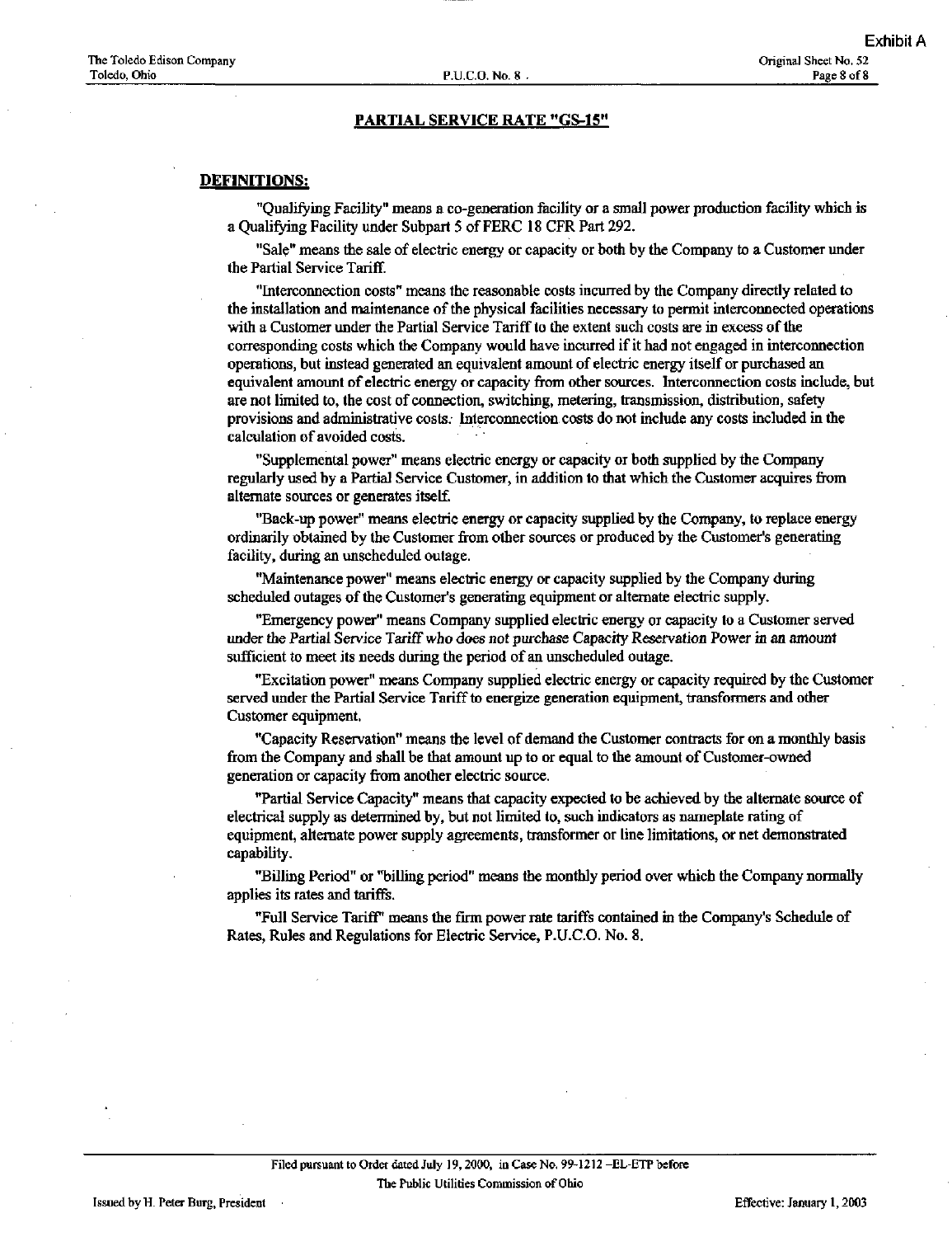### TABLE OF CONTENTS

The following rates, rules and regulations for electric service are applicable throughout Toledo Edison's service territory except as noted.

|                                                    | <b>Sheet Numbers</b> | Revision                                   |
|----------------------------------------------------|----------------------|--------------------------------------------|
| <b>TABLE OF CONTENTS</b>                           | 1                    | 24 <sup>th</sup> -25 <sup>th</sup> Revised |
| <b>DEFINITION OF TERRITORY</b>                     | 3                    | Original                                   |
| <b>REGULATIONS</b>                                 |                      |                                            |
| <b>Standard Rules and Regulations</b>              | 4                    | 2 <sup>nd</sup> Revised                    |
| <b>Emergency Electrical Procedures</b>             | 4                    | 1 <sup>st</sup> Revised                    |
| <b>RESIDENTIAL SERVICE</b>                         |                      |                                            |
| Residential Rate "R-01"                            | 10                   | 7 <sup>th</sup> Revised                    |
| Residential Rate "R-01a"                           | 12                   | 6 <sup>th</sup> Revised                    |
| Residential Rate "R-09" (Apartment Rate)           | 19                   | 2 <sup>nd</sup> Revised                    |
| Residential Rate "R-09a" (Apartment Rate)          | 20                   | 1 <sup>st</sup> Revised                    |
| Residential Conservation Service Program           | 21                   | Original                                   |
| <b>GENERAL SERVICE</b>                             |                      |                                            |
| Small School Rate "SR-1a"                          | 41                   | 7 <sup>th</sup> Revised                    |
| Large School Rate "SR-2a"                          | 42                   | 8 <sup>th</sup> Revised                    |
| General Service Rate "GS-14"                       | 44                   | 8 <sup>th</sup> Revised                    |
| Small General Service Schedule                     | 45                   | 7 <sup>th</sup> Revised                    |
| Medium General Service Schedule                    | 46                   | 8 <sup>th</sup> Revised                    |
| Partial Service Rate "GS-15"                       | 52                   | 4 <sup>%</sup> -2 <sup>%</sup> Revised     |
| Outdoor Night Lighting Rate "GS-13"                | 53                   | $6th$ Revised                              |
| Outdoor Security Lighting Rate "GS-18"             | 54                   | 6 <sup>th</sup> Revised                    |
| <b>PRIMARY POWER SERVICE</b>                       |                      |                                            |
| Large General Service Rate "PV-45"                 | 61                   | 8 <sup>th</sup> Revised                    |
| Interruptible Power Rate "PV-46"                   | 63                   | 1 <sup>st</sup> Revised                    |
| <b>OTHER SERVICE</b>                               |                      |                                            |
| Co-generation and Small Power Producer Rate "CO-1" | 70                   | Original                                   |
| Street Lighting Rate "SL-1"                        | 71                   | 8 <sup>th</sup> Revised                    |
| Experimental Market Based Tariff                   | 74                   | Original                                   |
| Interconnection Tariff                             | 76                   | Original                                   |
| Retail Transition Cost Recovery of                 |                      |                                            |
| Non-bypassable Regulatory Transition Charges       | 77                   | Original                                   |
| <b>MISCELLANEOUS CHARGES</b>                       | 75                   | 1 <sup>st</sup> Revised                    |

before

#### Issued by: Anthony J. Alexander, President Effective: November 21, 2007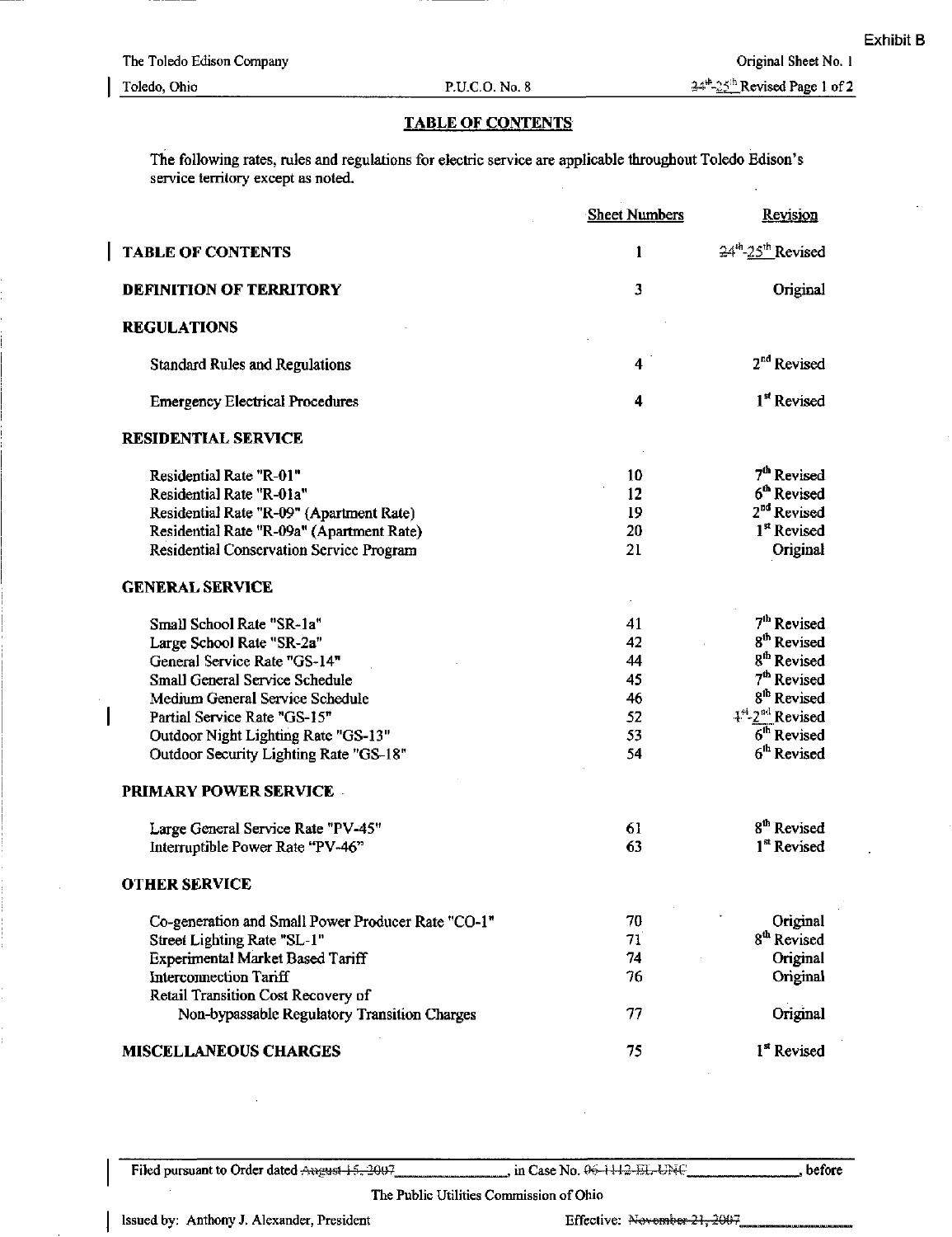### APPLICABILITY:

Applicable to any general service Customer with non-synchronous or synchronous, which does not equalify-for-the-Net-Motering-Rider, electric generation equipment with a combined peak capacity of  $100 \, \text{kW}$  or greater, having been established as a Qualifying Facility, or who requires partial service from the Company as back-up, or as a partial electric requirement to another electric source. This Schedule does not apply to customer-generator facilities taking service under the Company's Optional Standby Service Rider or its Net Energy Metering Rider, provided that the net metering system. qualifying under the latter uses as its fuel only either solar, wind, biomass, landfill gas, or hydropower.

- A. Full Service customer may select either the fixed pricing or the market-based pricing option set forth below. If the customer makes no such selection, the fixed pricing option shall be applied. For purposes of this Schedule, a Full Service customer is one that receives all retail electric services from the Company. The Customer's selection shall be indicated in the Partial Service Contract.
- All Generation related charges set forth in this schedule under either the fixed price or market based pricing option shall be in effect until January 1, 2009, on which date such charges shall expire and shall be replaced with charges pursuant to the Company's applicable Standard Service Offer (or its equivalent) in effect at that time for generation service. All other applicable charges, including any applicable transition and rate stabilization charges shall apply.

### FIXED rHICJNC OPTION

### RATE:

#### Capacity Reservation Charge:

Per kVA of Capacity Reservation Per billing Period Per Voltage Classification

| <b>Transmission</b><br>138 kV and Above | Subtransmission | <b>Distribution</b><br>23 - 34.5 - 69KV4.16. - 12.47 kV and secondary voltages |
|-----------------------------------------|-----------------|--------------------------------------------------------------------------------|
| <b>Transmission &amp;</b>               |                 |                                                                                |
| Distribution Charge: All kW, per kW     | All kW, per kW  | All kW, per kW                                                                 |
| \$1.46                                  | \$2.18          | \$2.96                                                                         |
| Generation Charge: All kW, per kW       | All kW, per kW  | All kW, per kW                                                                 |
| \$1.56                                  | \$1.71          | \$1.76                                                                         |

#### Demand Charge:

Whenever the Customer utilizes Supplemental, Back-up or Maintenance power, tbe demand will be charged as indicated below:

a. Supplemental Demand

The Demand Charge found in the applicable Standard Tariff shall be used to calculate the monthly billing charge for Supplemental power.

b. Back-Up Demand

The Customer shall have the option of either Method A or Method B, below, as the method under which Back-Up Demand shall be calculated. Sixty days prior to the initial one-year contract period, and at least 60 days prior to each succeeding annual period, the Customer shall specify the method chosen. That method shall apply for the full contract period.

Filed pursuant to Order dated  $\frac{1}{2000}$  ,  $\frac{10}{2000}$  , in Case No. 99 1212 BL BTP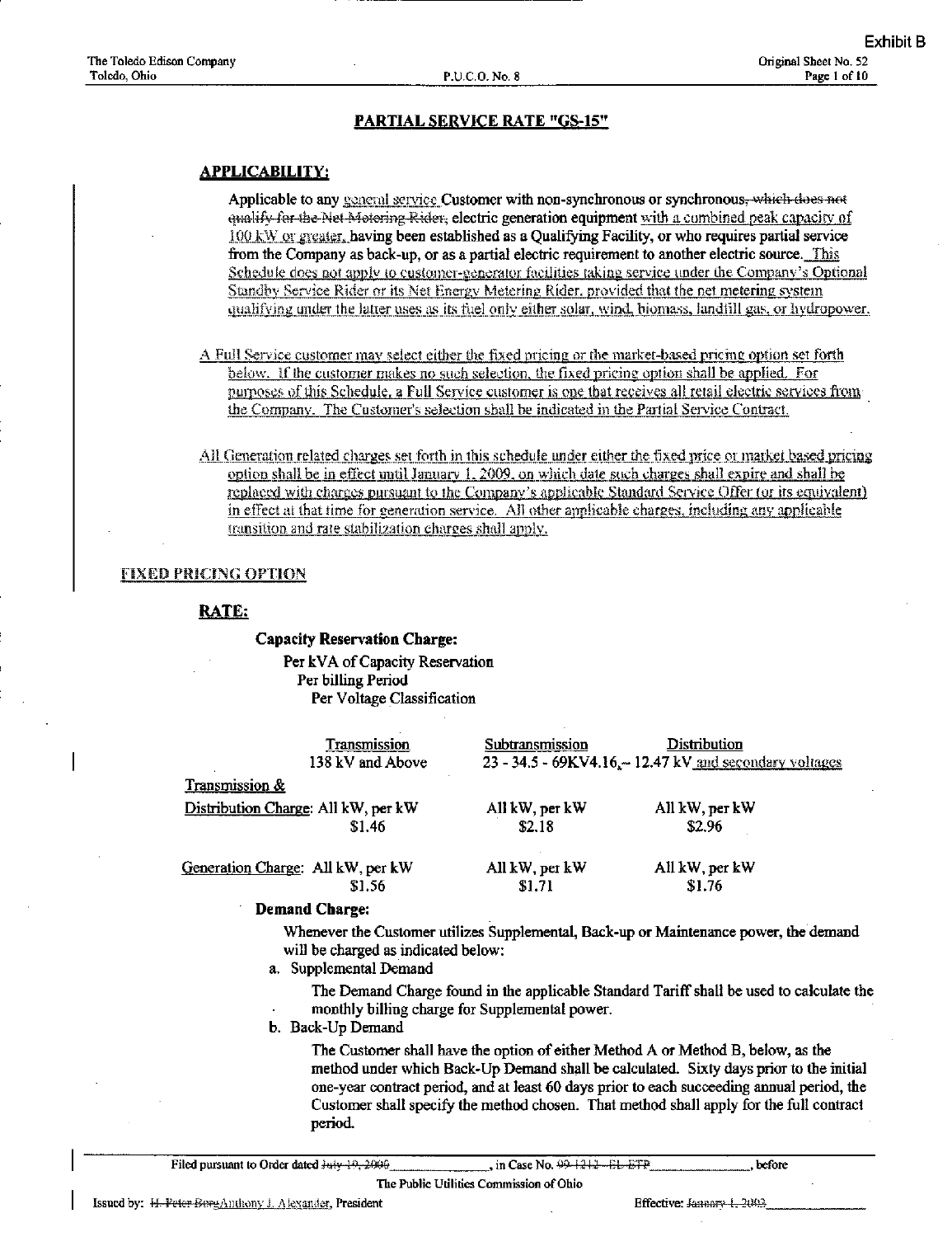#### Method A:

The Demand Charge found in the appropriate, applicable Standard Tariff shall be used to calculate the billing period charge for Back-up Demand.

The Capacity Reservation charge for the billing period shall be reduced to the extent that Back-Up Demand, imder Method A, is used during the billing period.

### Method B:

The billing period Demand Charge for Back-Up Power shall be determined by use of daily demand, and will use the appropriate following rate based on service voltage level classification:

| Transmission       | <b>Subtransmission</b> | <b>Distribution</b>                                                           |
|--------------------|------------------------|-------------------------------------------------------------------------------|
| (138 kV and Above) |                        | $(23 - 34.5 - 69 \text{ kV})(4.16 - 12.47 \text{ kV}$ and secondary voltages) |
| \$0.73             | \$0.78                 | \$ 0.83                                                                       |
| per kVA per day    | per kVA per day        | per kVA per day                                                               |
|                    |                        | The state showers consist of analitary consists showers from the              |

The above charges consist of ancillary service charges from the applicable Rate Schedule and generation.

Method B is applicable no more than fifteen days a year. If in any billing period the use of Backup Power exceeds fifteen days, the Customer will be billed under Method A for the billing period. The fifteen days in that billing period would not count toward the annual limitation.

Determination of the daily Demand Charge shall be the maximum daily Back-Up Demand times the appropriate above rate. The billing period charge for Back-Up Demand shall be the sum of the billing period's daily Demand Charges. Off-Peak Provision for Method B

If the customer's daily peak demand occurs during off-peak hours, the Billing Demand will be the highest off-peak demand less three-fourths (3/4) of tbe difference between the highest off-peak demand and the highest onpeak demand for that day.

For purposes of this calculation, off-peak hours are all hours in each day, except the hours between 0800 hours (8:00 a.m.) and 2000 hours (8:00 p.m.), Monday thru Friday, excluding legal holidays specified as exempt by the Company. These holidays are New Year's Day, Good Friday, Memorial Day, Independence Day, Labor Day, Thanksgiving Day and Christmas Day, and Mondays which are legally designated as a day of observance in lieu of the above holidays when they occur on weekend days. For limited periods, additional days and hours may be considered off-peak at the option of the Company,

c. Maintenance Demand

Fifty percent of the demand charge found in the appropriate, applicable Standard Tariff shall be used and prorated based on the niunber of days that Maintenance Power was used during the billing period.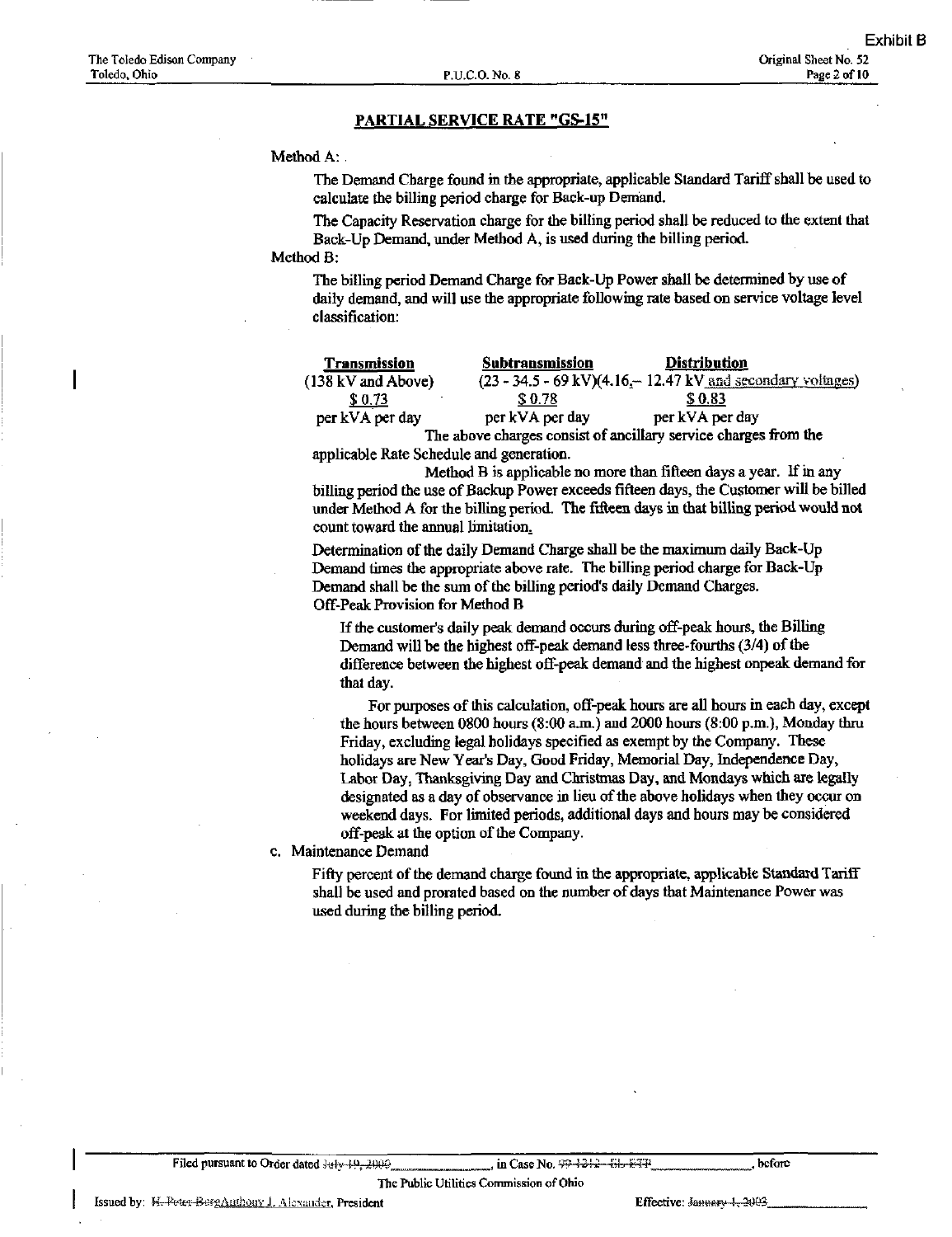#### Energy Charge:

The charge for energy provided by the Company for Supplemental, Back-Up (Method A), and Maintenance Power shall be that found in the appropriate, applicable Standard Tariff.

The energy charge for Back-Up Power (Method B) shall be 0.49¢ per kWh. This cost recovery will be split between RTC and RSC in proportion to RTC and RSC charges in the applicable Rate Schedule.

### Emergency Power:

Emergency Power Service can only be obtained from the Company. The following charges apply under this schedule:

| Demand Charge per kVA per billing period | \$26.60       |
|------------------------------------------|---------------|
| Energy Charge per kWh per billing period | <b>SO.146</b> |

The Demand Charge will consist of transmission, distribution and generation charges in the same proportion as the Capacity Reservation Charge. The Energy Charge will consist of the RTC and RSC from the appropriate applicable Standard Tariff and generation charges.

#### Customer Charge:

The Customer Charge shall be \$95.50 per month.

### BACK-UP POWER MAXIMUM CHARGE:

The maximum billing period charge for Back-Up Power shall be those charges for service which would be billed under the appropriate applicable Standard Tariff.

If Back-Up Power is used during the billing period, the billing period charge for Capacity Reservation shall be reduced, to the extent that Back-Up Demand is used.

### MINIMUM CHARGE:

The monthly minimum charge shall be the sum of the Capacity Reservation charge multiplied by the Capacity Reservation, plus the Customer Charge, plus the minimum charges of any applicable Standard Tariffs.

### MARKET BASED PRICING OFTION

**Backup Generation Service Options:** 

The generation charges specified to be applied otherwise in accordance with this Schedule under the Fixed Price

Option, will not apply to the Customer who either receives generation services from a Certified Retail Electric Service

Provider, or who elects to take Partial Service from the Company under the Market Based Pricing Option set forth

below. All other applicable charges, including any applicable transition and rate stabilization charges shall apply.

### Market Based Energy Charger

The Market Based Energy Charge (MBEC) is equal to hourly Back-Up energy usage applied to the hourly energy price quotes made publicly available by Midwest ISO, as defined in the Hourly Market Based Price section below.

The Market Based Energy Charge is calculated as follows:

<u>n IGY will format these</u>

 $MBEC = \sum (kWhtx MBPt)$ 

 $t=1$ 

Filed pursuant to Order dated  $\frac{1}{2}$  .  $\frac{2004}{1}$  . in Case No.  $\frac{03-3444+11}{12}$ . A $\frac{1}{2}$ , before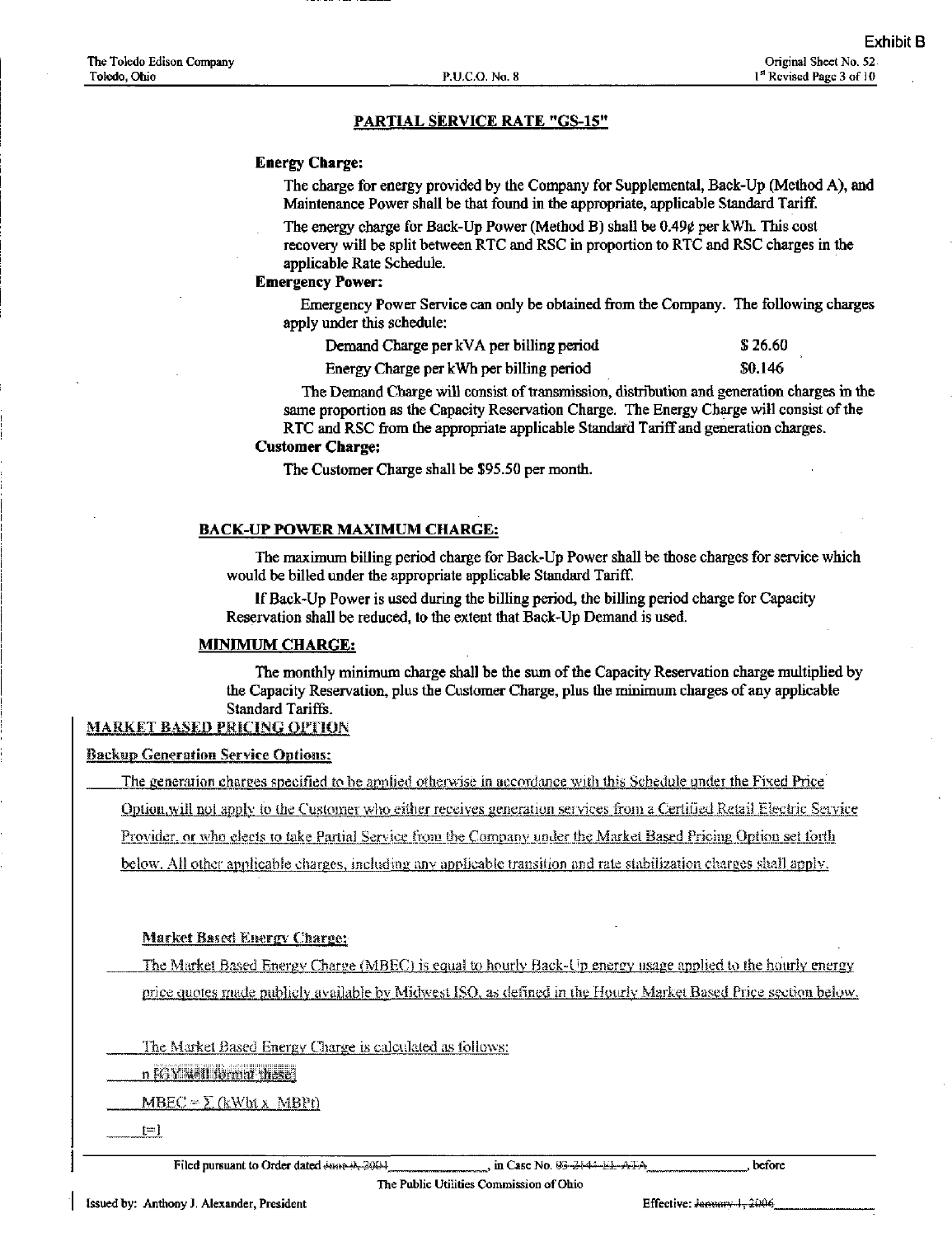$\ddot{\phantom{0}}$ 

| Where:                                                                                                                                                                                                      |
|-------------------------------------------------------------------------------------------------------------------------------------------------------------------------------------------------------------|
| kWht<br>Customer's actual Back-Up kilowatt-hour usage in hour t<br>÷.                                                                                                                                       |
| MBPt<br><u>The applicable Hourly Market Based Price, as defined in the Hourly Market Based Price section</u><br>um.                                                                                         |
| below, at hourt                                                                                                                                                                                             |
| An hour in the billing period during which Back-Up energy was supplied<br>$\equiv$                                                                                                                          |
| <u>Total number of hours in the billing period during which Back-Up energy was supplied</u><br>n                                                                                                            |
|                                                                                                                                                                                                             |
|                                                                                                                                                                                                             |
| <b>Hourly Market Based Price:</b>                                                                                                                                                                           |
| The Hourly Market Based Price will be equal to the following:                                                                                                                                               |
| MBPi<br>$(LMP(x)) + LAF$<br>æ                                                                                                                                                                               |
|                                                                                                                                                                                                             |
| Where:                                                                                                                                                                                                      |
| LAF<br>Loss adjustment factor                                                                                                                                                                               |
| $0.0\%$ for service voltages of 69 kV or greater                                                                                                                                                            |
| 0.1% for service voltages of 23 kV or greater up to (not including) 69 kV                                                                                                                                   |
| $3.0\%$ for service voltages of 2.4 kV or greater up to (not including) 23 kV                                                                                                                               |
| $6.7\%$ for service voltages less than 2.4 kV                                                                                                                                                               |
| LMPt<br>the "Day-Ahead" Locational Marginal Price, or "LMP" as defined and specified by the Midwest<br>÷                                                                                                    |
| ISO at the Commercial Pricing Node labeled "FESR", as this node may be changed or superseded from time to time                                                                                              |
| by the Midwest ISO. In the event there is an error in the LMP reported by the Midwest ISO, the Company shall                                                                                                |
| apply such prices as corrected by the Midwest ISO in monthly billings.                                                                                                                                      |
|                                                                                                                                                                                                             |
| An hour in the billing period during which Back-Up energy was supplied<br>$\frac{1}{2}$                                                                                                                     |
|                                                                                                                                                                                                             |
| The Company shall not be responsible for failure of the customer to receive and act upon market based quotes. The                                                                                           |
| customer is responsible for its access to the Internet for access to Midwest ISO pricing.                                                                                                                   |
|                                                                                                                                                                                                             |
| In the event that any MISO costs present themselves due to standby generation service while this Rider is in effect that are                                                                                |
| not otherwise recovered by the Company, such costs shall be passed through to the customer, upon PUCO approval.                                                                                             |
| <u>TERMS AND CONDITIONS</u>                                                                                                                                                                                 |
|                                                                                                                                                                                                             |
| <b>RIDERS:</b>                                                                                                                                                                                              |
| Except as otherwise noted, the Rates and charges specified above shall be modified in accordance<br>with the applicable Standard Tariff Riders, except for the Net Energy Metering Rider, in effect, plus a |
| fuel charge of 1.3371¢ per kWh, and shall be modified in accordance with The Ohio Commercial                                                                                                                |
| Activity Tax rate as established in Section 5751.02 of the Ohio Revised Code. The fuel charge is<br>inchides a cost recovery and will be split between RTC and RSC in proportion to RTC and RSC             |
| charges in the applicable Rate Schedule.                                                                                                                                                                    |

I Filed pursuant to Order dated  $\frac{1}{2004}$ , in Case No.  $\frac{1}{24444}$ ,  $\frac{1}{444}$ ,  $\frac{1}{444}$ ,  $\frac{1}{444}$ ,  $\frac{1}{444}$ ,  $\frac{1}{444}$ ,  $\frac{1}{444}$ ,  $\frac{1}{444}$ ,  $\frac{1}{444}$ ,  $\frac{1}{444}$ ,  $\frac{1}{444}$ ,  $\frac{1}{444}$ ,  $\frac{1}{444}$ ,  $\frac{1}{444}$ ,  $\frac{1}{444}$ ,  $\frac{1}{444}$ 

The Public Utilities Commission of Ohio

Effective:  $\frac{1}{2000}$ .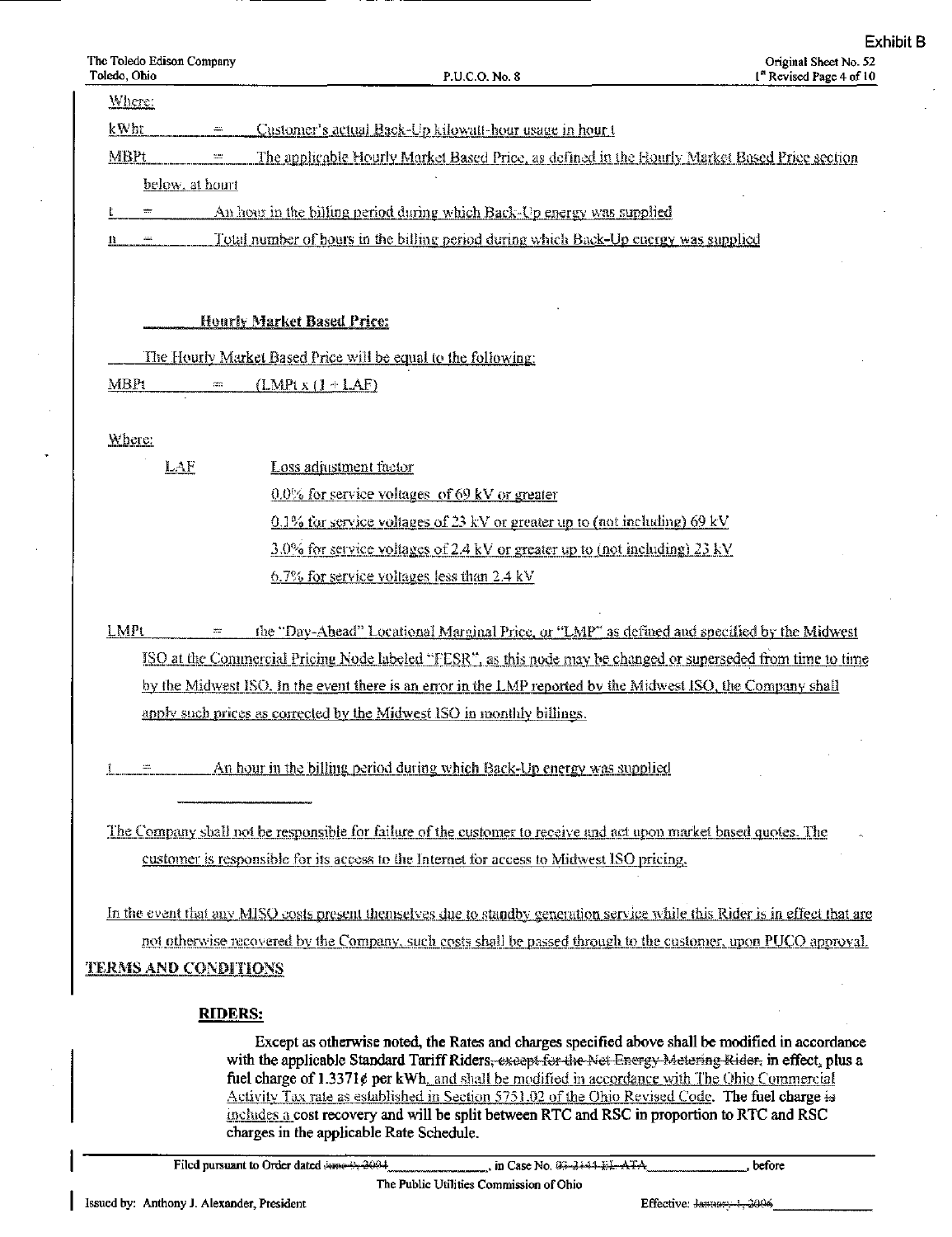## APPLICABLE RIDERS:

Rates and charges specified above shall be modified in accordance with provisions of the following applicable Riders in the order shown.

Universal Service Rider Sheet No. 11

Temporary Rider for EEF Sheet No. 12

State and Local Tax Rider Sheet No. 13

I Filed pursuant to Order dated <del>June 2.2004</del>, in Case No. 03-2444-EL ATA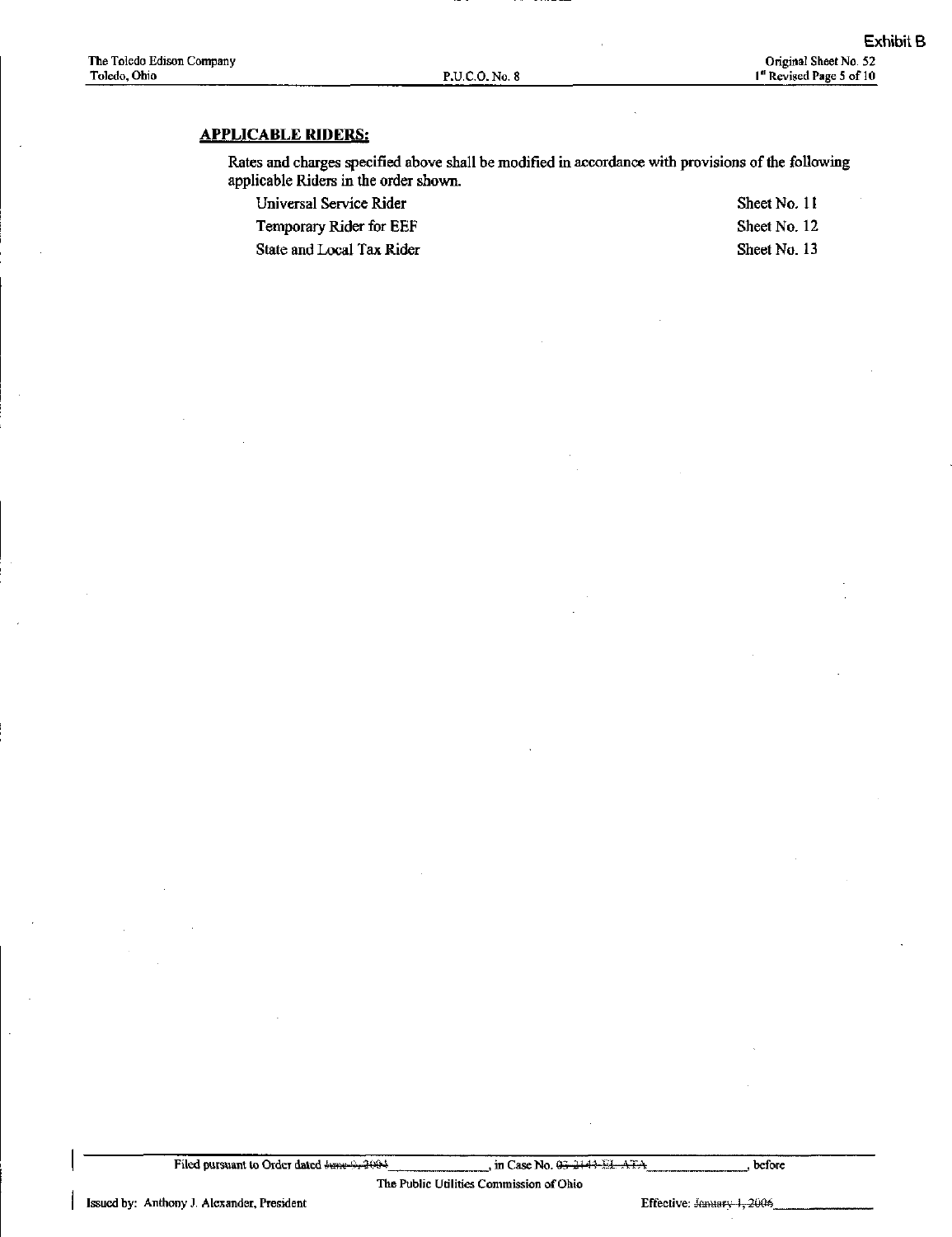#### DETERMINATION OF PARTIAL SERVICE:

Partial Service Capacity shall be established by the Customer and the Company prior to receiving service under this schedule.

The Customer may request a time dependent Partial Service Capacity level, subject to Company acceptance. The Customer must submit a supply profile for each capacity source sixty (60) days prior to the contract period. The Company has thirty days within which to make any reasonable modifications.

In tbe event the Customer's alternate supply exceeds the presubmitted supply profile, the Partial Service Capacity will be reestablished at the new supply level for that and comparable time periods, and shall be in effect for the remainder of the contract period, unless otherwise altered hereunder.

In the event the Customer installs additional generatuig equipment, or the metered Back-Up, Maintenance or Emergency demand in any billing period exceeds the Partial Service Capacity, the Partial Service Capacity shall be reestablished at the new level and remain in force for the remainder of the contract period, unless otherwise altered hereunder.

#### DETERMINATION OF CAPACITY RESERVATION:

The Capacity Reservation demand shall be specified sixty (60) days m advance of the initial contract period by the Customer and shall be equal to the amount of Customer owned generation or capacity from another electric source for which the Customer desires Back-Up capacity.

In the event the customer requires Emergency power to be supplied by the Company, the Capacity Reservation deemed contracted for thereafter shall be increased by an amount equal to the net demonstrated usage determined by the amount of Emergency power supphed.

The Capacity Reservation shall be in force for the remainder of the contract period, unless otherwise altered hereunder.

### CONTRACT PROVISIONS:

In order to receive service The contract period is defined as a one year period and service under this  $\epsilon$ Schedule, customer must enter into a Partial Service Contract, the initial term of which shall be a one-year term and with self-renewing for annual periods thereafter—Jtiunless and until a party provides otherwise authorized by the Company, the Customer may cancel service being provided here under upon the other with written notice to terminate the <del>Company, receivedagies ment</del> at least sixty (60) days prior to the end of any contract or renewal period.

The Capacity Reservation or Partial Service Capacity may be adjusted during any annual term, upon written request by the Customer, subject to the approval of the Company.

Filed pursuant to Order dated July  $\downarrow$ 0, 3008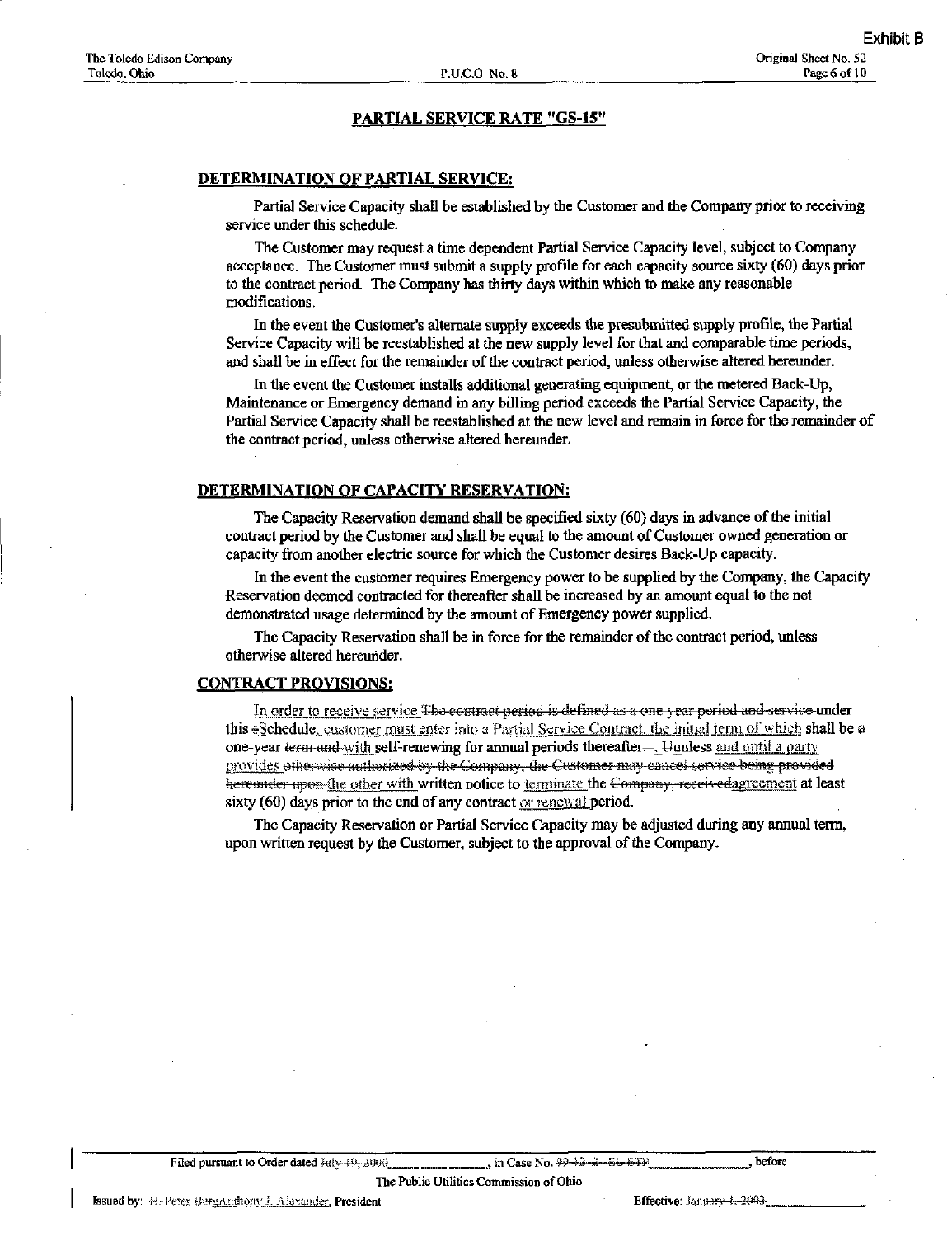#### MAINTENANCE POWER SCHEDULE:

Maintenance Power shall be supplied under the applicable Standard Tariff, as determined by the Company using the requested level of maintenance demand, and such power shall be provided only on a prescheduled basis. At no time shall the requested Maintenance demand be more than the Partial Service Capacity.

Mamtenance Power will be available for up to four weeks per calendar year per generating unit. Of these twenty-eight days, the Customer will be permitted up to two consecutive days of Maintenance power, only during off-peak periods, during each of the summer billing periods. A maintenance day shall constitute any 24 consecutive hour period in which Maintenance power is scheduled. Sixty days (60) prior to the initial one-year contract period, and at least sixty (60) days prior to each succeeding annual period, a maintenance schedule shall be presented to the Company by the Customer. Customers with multiple generating units shall present a maintenance schedule for each unit, and shall specify the level of maintenance demand for each unit. The Company reserves the right to modify the maintenance schedule. Any modifications by the Company must be made with reason within 30 days after the annual maintenance schedule is presented by the Customer.

The Customer may request in writing an adjustment in a scheduled maintenance outage up to three weeks prior to previously scheduled dates. Adjusted dates must be within one week of the previously scheduled dates and shall result in a scheduled outage of the same seasonal and daily characteristics, time and duration as the previously scheduled maintenance outage. Company approval, or disapproval with reason, for such adjustment shall be given within one week of such request.

The Company may cancel a scheduled maintenance outage with reason at any time with seven (7) days notice prior to die beginning of a scheduled maintenance outage if conditions on the Company's system warrant such a cancellation. Such notification of cancellation shall state the reasons for such cancellation. Summer Maintenance power can be canceled by the Company within two days of such dates with reason. Scheduled maintenance outage(s) canceled by the Company shall be rescheduled subject to the mutual agreement of the Customer and the Company.

### OTHER TERMS AND CONDITIONS:

- (1) All terms and conditions, and any other provision not specifically mentioned in this tariff, shall conform to those of the applicable Standard Tariff.
- (2) All energy sources shall be metered. The customer is responsible for providing a working dedicated telephone line for metering purposes at each metering point and shall pay the Company any and all expenses involved in providing and/or installing interval metering equipment. Maintenance of the meter(s) will be the responsibility of the Company, which will  $Q$ wn the meter(s). $A$  Time of Day demand meter and a wutt-hour meter, equipped with a detent to prevent reverse rotation, shall be used to measure the energy being supplied by the Company 10 the Customer. A Time of Day demand-meter and a watt-hour meter, equipped with a detent te prevent reverse rotation, shall be installed to measure the energy provided to the Customer from sources other thun the Company. The Customer's monthly electric bill shall be calculated by using measurements obtained from these meters.
- (3) Supplemental power will be calculated by measuring the total capacity and energy that is provided to the Customer by the Company less any Back-up, Emergency or Maintenance power provided to the Customer by the Company. Supplemental power shall be supplied to any Customer imder the Company's appropriate, applicable Standard Tariff in effect at the time of service.

The level of firm power requested by the Customer shall determine the appropriate, applicable Standard Tariff.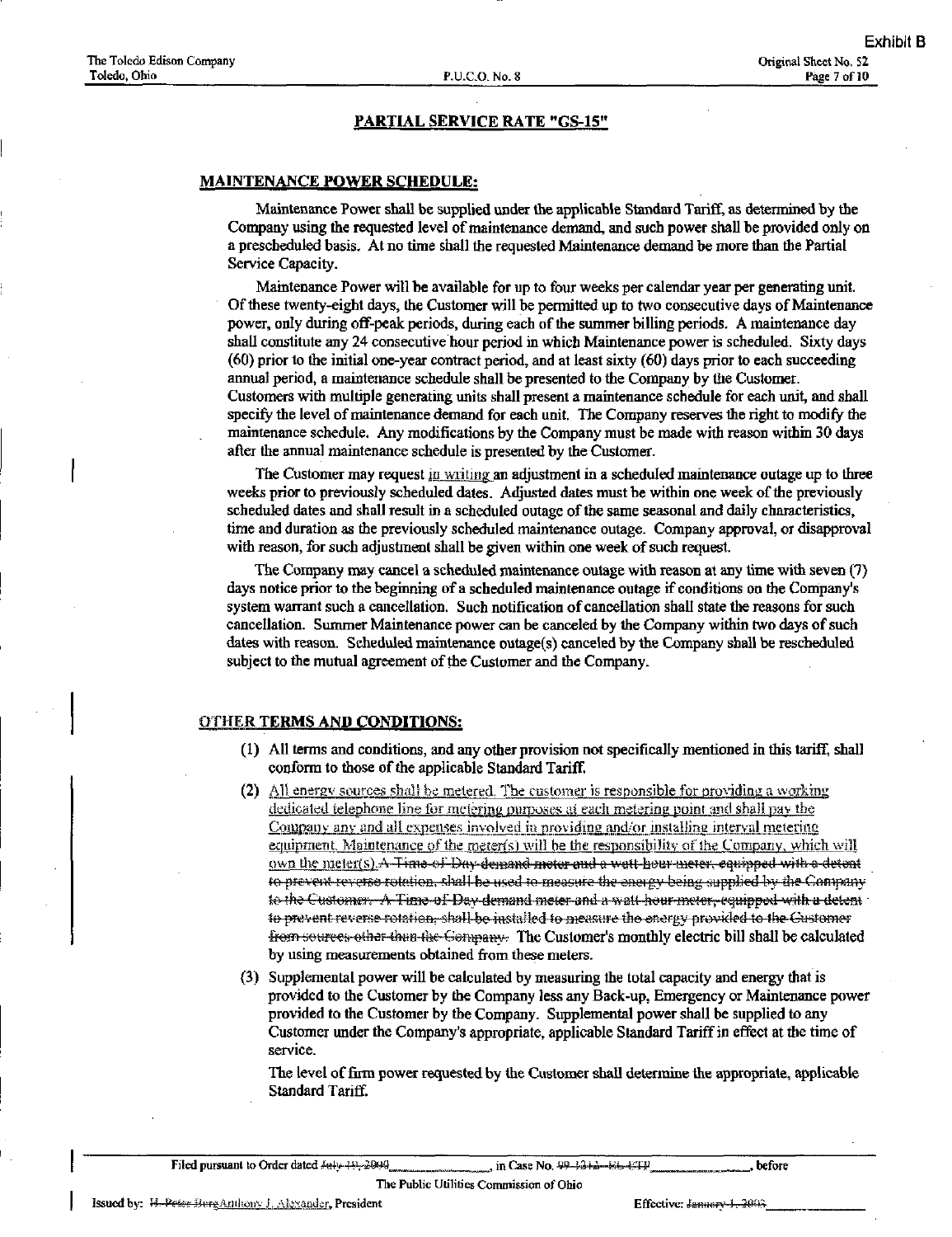#### OTHER TERMS AND CONDITIONS (continued):

- (4) The Customer shall be provided Back-up power during periods of unscheduled outages supplied under the Company's appropriate, applicable Rate Schedule in effect at the time of providing service, but such power shall not exceed the level of the Customer's Partial Service Capacity. Should recorded demand exceed the level of the Capacity Reservation, the additional demand shall be charged at the Emergency Services Demand and Energy Charge. Back-up Power shall be supplied under the Company's appropriate, applicable Standard Tariff in effect at the time of providing service. The level of Capacity Reservation Power requested by the Customer shall determine the appropriate, applicable Standard Tariff. At no time shall the level of Back-up power be used to establish demand levels for Supplemental power.
- (5) Maintenance power shall be supplied to a Partial Service Customer imder the appropriate, apphcable Standard Tariff in effect at the time of providing service, as determined by the Customer's requested level of Maintenance Demand, and shall be provided on a scheduled basis. At no time will the level of Maintenance Power be used to establish demand levels for Supplemental Power.
- (6) Emergency Power shall be supplied, subject to availability and when there will be no detriment to system service reliability, to a Customer who does not contract with the Company for Capacity Reservation, or for any level of demand that exceeds such Capacity Reservation. At no time will the level of Emergency Power be used to estabhsh levels for Supplemental Power.

### GENERAL RULES:

- (1) All Customers shall comply with applicable national, state and local codes, st^idards and regulations.
- (2) All Customers shall comply with the provisions of this schedule, as well as the Company's General Rules and Regulations. The Company reserves the right to refuse or to terminate service imder this schedule upon finding that the alternative energy supply will not be installed or is not operating in compliance with this schedule.
- (3) The Customer agrees to be legally responsible for any damage to the Company's facilities resulting from the altemate electrical source or operation of the Customer's generating equipment. The Customer also agrees to indemnify the Company and save it harmless from all damages, costs, claims and expenses to the Company, its employees, successors and assigns, or to any third party arising out of, or related to, the operation of the Customer's generator and equipment associated with the connection of the said equipment to the Company's system, except where such damages, costs, claims and expenses have been occasioned by the sole negligence of the Company, its agents or employees. The Company shall require proof of adequate insurance or bond.
- $(4)$  If a partial service contract is not in effect during the period partial service is provided by the Company, the custoiner shall be charged the Capacity Reservation Charge as set forth herein. The Capacity Reservation demand applicable to such customer shall be the peak capacity of the customer's generation source as determined by the interconnection application or as estimated by the Company, as necessary. The customer shall be subject to all provisions of this Schedule. as applicable.

I Filed pursuant to Order dated killy-10, 2006. **In Case No. 49-1212** , Eleito-W. M. Alefore, the fore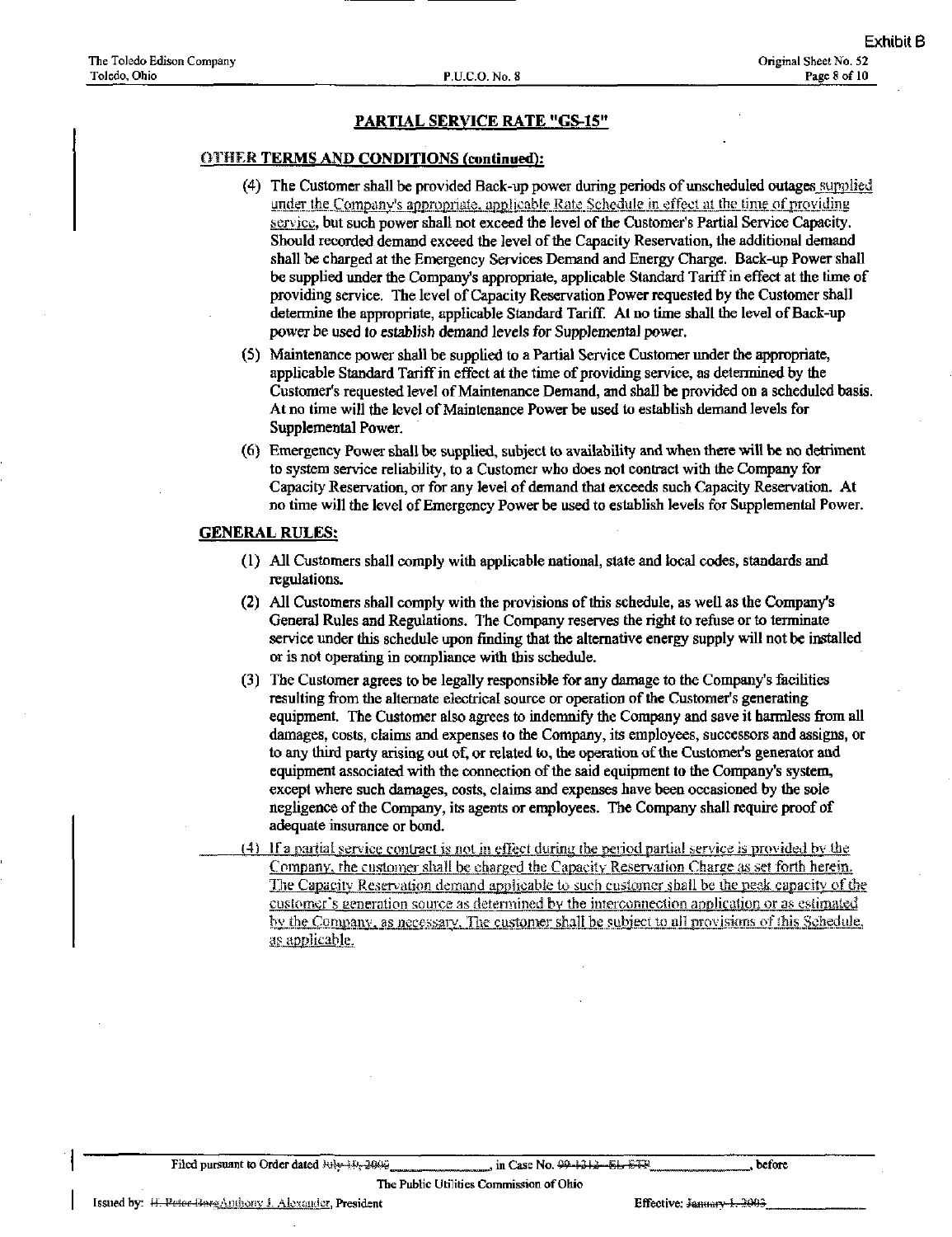### SPECIAL RULES:

- (1) The Customer's generating equipment must produce a 60 hertz sine wave output, with distortion at a level which is within applicable industry standards, at a voltage compatible with the Company's service voltage at the customer's service location.
- (2) The Customer shall provide the proper electrical devices to disconnect, without intentional time delay, its generating equipment from the Company's system in the event of a supply outage or a supply circuit failure. A manual disconnection device, capable of being padlocked by the Company, must be provided. The Company shall have access to such equipment at all times and be the sole judge of whether any safety or operating hazards exist
- The Customer will provide the Company with manufacturer's literature describing the electrical (3) characteristics and operation of the proposed generator and associated equipment. The Company shall have the right to refuse connection of any device which it finds incompatible with its electric system.
- (4) The Customer shall pay all Interconnection costs.
- The Customer shall perform and bear all costs associated with maintenance work required for (5) interconnection equipment.
- $(6)$  Sixty  $(60)$  days prior to making any changes or modifications to its equipment which materially impacts operation, the Customer shall notify the Company in writing.
- At the time that a Customer permanently ceases operation, all equipment which was necessary (7) to permit interconnected operations, shall be promptly removed. All costs incurred with the removal shall be borne by the Customer.
- ے بھا -Recording meters as specified by the Campany shall be installed on the Castomer's generating unit(s) at the Customer's expense. All metering equipment shall remain the property of the Gommany-
- $\frac{m}{\lambda}$  The Gempany may enter into Individualized agreements with Gustomers which may deviate from this schedule. Such agrooments shall address those significant characteristics of service and cost which would influence a need for an individualized agreement such as, but not limited to the following:
	- $_{\mathrm{th}}$  The ability-of the partial service-customer to accept interruptible service under back-up <del>eonditions:</del>
- $-b$ . Whether the arrangement allows for long term utility planning of least cost capacity availability:
- -e. Whether there is sufficient local facility espacity to serve the load;
- $d$ . Whether there is sufficient substation capacity to serve the load.
	- e. Whether there is sufficient transmission and generating capacity to serve the load.

The Public Utilities Commision of Ohio

 $(408)$  The Company will allow up to a four (4) hour grace period for the Customer to bring its alternative supply back on line in the event of a Company-caused outage of the alternative supply. Upon written notice and proof within ten (10) days by the Customer that a Company service interruption caused such outage, the Company will supply partial service to the Customer through the Supplemental service provisions. This service will continue until restoration of the alternative supply is established but not for longer than four hours after reestablishment of Company service.